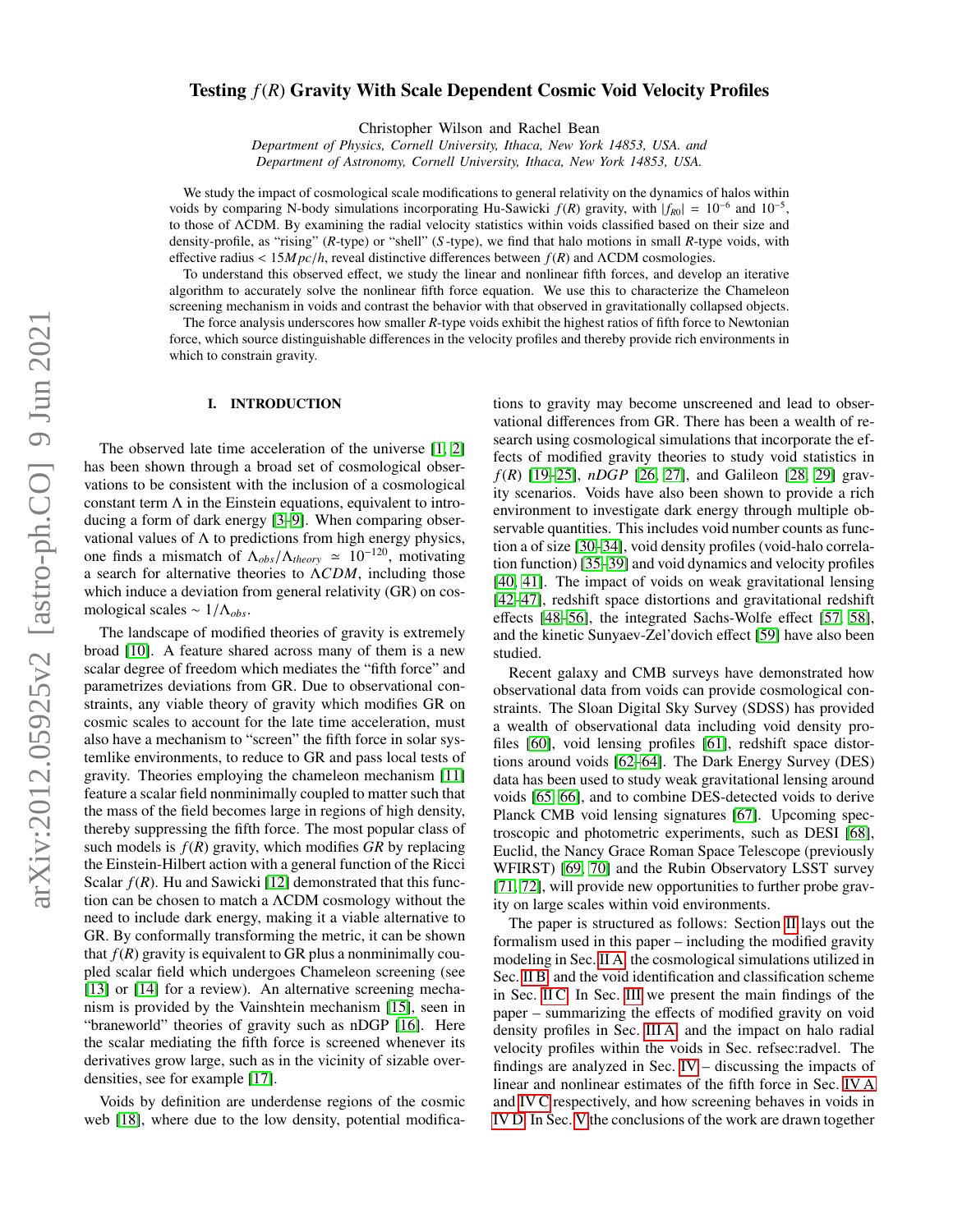along with the implications for future research.

### <span id="page-1-0"></span>II. FORMALISM

### <span id="page-1-1"></span>A. Modified Gravity Theory and Model

A flat Friedmann-Roberston-Walker (FRW) metric in Newtonian gauge with sign convention  $(-, +, +, +)$  is assumed

$$
g_{\mu\nu}dx^{\mu}dx^{\nu} = a^2(\tau) \left[ -(1 + 2\Phi) d\tau^2 + (1 - 2\Psi) \gamma_{ij} dx^i dx^j \right] (1)
$$

in which  $\Phi$  is the Newtonian gravitational potential,  $\Psi$  is the spatial curvature perturbation and  $\gamma_{ij}$  is the 3D spatial metric. The spatial comoving coordinates are given by  $x^i$  with *i*, *j* running from 1 to 3, *u y* run from 0 to 3 including  $\tau = y^0$ running from 1 to 3.  $\mu$ , *v* run from 0 to 3 including  $\tau = x^0$ , the conformal time defined by  $d\tau = dt/a$ , where  $a(\tau)$  is the the conformal time defined by  $d\tau = dt/a$ , where  $a(\tau)$  is the cosmological scale factor normalized to *a* = 1 today.

In *f*(*R*) gravity, the Einstein-Hilbert action [\[73\]](#page-15-14) is replaced by

<span id="page-1-2"></span>
$$
S = \int d^4x \sqrt{-g} \left( \frac{1}{16\pi G} [R + f(R)] + \mathcal{L}_m(\psi_i) \right) \tag{2}
$$

where  $f(R)$  is a function of the Ricci scalar, R. In this paper we consider the form of  $f(R)$  proposed by Hu and Sawaki [\[12\]](#page-14-6), one of the most widely studied  $f(R)$  models in the literature, in which the modification takes the form:

$$
f(R) = -m^2 \frac{c_1 (R/m^2)^n}{c_2 (R/m^2)^n + 1},
$$
\n(3)

with effective mass scale  $m = H_0$ √  $\Omega_{m0}$ ,  $H_0$  the Hubble constant,  $\Omega_{m0}$  the fractional energy density in matter today and  $c_1, c_2$  and *n* free parameters in the model.

By varying equation [\(2\)](#page-1-2) with respect to the metric, one obtains the modified Einstein equations,

<span id="page-1-3"></span>
$$
G_{\mu\nu} + f_R R_{\mu\nu} - g_{\mu\nu} \left[ \frac{1}{2} f(R) - \Box f_R \right] - \nabla_{\mu} \nabla_{\nu} f_R = 8\pi G T_{\mu\nu} \quad (4)
$$

where  $\Box = g^{\mu\nu}\nabla_{\nu}\nabla_{\mu}$  and  $f_R \equiv \frac{df(R)}{dR}$  is given in the high curvature regime limit,  $R \gg m^2$ , by

<span id="page-1-9"></span>
$$
f_R \simeq -n \frac{c_1}{c_2^2} \left(\frac{m^2}{R}\right)^{n+1}.
$$
 (5)

Contracting [\(4\)](#page-1-3) with  $g^{\mu\nu}$  gives the trace equation,

<span id="page-1-4"></span>
$$
\Box f_R = \frac{1}{3}(R - f_R R + 2f(R) - 8\pi G \rho_m),
$$
 (6)

where the subhorizon limit is assumed and  $T^{\mu}_{\mu} = -\rho_m$  is taken<br>to be dominated by cold dark matter. Fouation (6) can be to be dominated by cold dark matter. Equation [\(6\)](#page-1-4) can be viewed as an equation of motion for the scalar field *f<sup>R</sup>* with the right hand side acting as a driving term from an effective potential  $\frac{dV_{\text{eff}}}{df_R}$ .

Requiring that the background expansion history match that from ΛCDM further constrains the Hu-Sawicki model parameters. For a ΛCDM expansion history, one relates the background value of the Ricci scalar to the cosmological matter composition,

$$
\bar{R} = 3m^2 \left( a^{-3} + 4 \frac{\Omega_{\Lambda 0}}{\Omega_{m0}} \right),\tag{7}
$$

where  $\Omega_{\Lambda0}$  is the energy density of a cosmological constant that would give rise to the observed expansion history. In tandem with minimizing  $V_{\text{eff}}$ ,  $\frac{dV_{\text{eff}}}{df_R} = 0$ , this fixes  $\frac{c_1}{c_2} = 6 \frac{\Omega_{\Lambda}}{\Omega_m}$ , leaving  $\frac{c_1}{c_2^2}$  and *n* as the remaining free model parameters.

It is customary in the literature to not specify  $\frac{c_1}{c_2^2}$ , but instead specify  $f_{R0}$ , or the background field value at  $z = 0$ ,

$$
\bar{f}_{R0} \simeq -\frac{nc_1}{c_2^2} \left[ 3 \left( 1 + 4 \frac{\Omega_{\Lambda 0}}{\Omega_{m0}} \right) \right]^{-(n+1)}.
$$
 (8)

In this analysis,  $n = 1$  and two values of  $|f_{R0}| = 10^{-6}$  and 10<sup>−</sup><sup>5</sup> are considered, referred to as F6 and F5, respectively.

Under these assumptions, and noting for the Hu-Sawicki model,  $\bar{f}_R \ll 1$  and  $\hat{\delta}R \simeq \frac{dR}{df_R}\delta f_R \gg \bar{R}\delta f_R$ , Eq. [\(6\)](#page-1-4) can be simplified giving simplified, giving

<span id="page-1-5"></span>
$$
\nabla^2 f_R = \frac{1}{3} a^2 \delta R(f_R) - \frac{8}{3} a^2 \pi G \bar{\rho} \delta, \tag{9}
$$

where  $\delta X$  denotes perturbations in a quantity X relative to the homogeneous background value,  $\nabla^2 = \gamma^{ij}\nabla_i\nabla_j$  (after impos-<br>ing the quasistatic approximation) and  $\delta = \delta \rho / \bar{\rho}$ . The remaining the quasistatic approximation) and  $\delta = \delta \rho / \bar{\rho}$ . The remaining perturbed Einstein equations lead to

<span id="page-1-6"></span>
$$
\nabla^2 \Phi = \frac{16}{3} \pi G a^2 \bar{\rho} \delta - \frac{1}{6} a^2 \delta R(f_R). \tag{10}
$$

Equations [\(9\)](#page-1-5) and [\(10\)](#page-1-6) together completely specify the total gravitational potential Φ. To highlight the phenomenology at play, one can compare the modified gravity model to that of regular GR, by defining an effective Newtonian potential that would be derived using the standard Poisson equation in GR, in the subhorizon limit,

<span id="page-1-8"></span>
$$
\nabla^2 \Phi_N = 4\pi G a^2 \bar{\rho} \delta. \tag{11}
$$

Test particles moving along modified geodesics of the metric of the Jordan frame will experience a total gravitational force per unit mass given by

<span id="page-1-7"></span>
$$
\mathbf{g}_{total} \equiv -\frac{1}{a^2} \mathbf{\nabla} \Phi = -\frac{1}{a^2} \mathbf{\nabla} \Phi_N + \frac{1}{2a^2} \mathbf{\nabla} f_R \equiv \mathbf{g}_N + \mathbf{g}_5, \qquad (12)
$$

where  $\nabla$  again is the (spatial) comoving gradient arising from  $\gamma_{ij}$ . On its surface, [\(12\)](#page-1-7) may look as though  $f_R$  is acting to decrease the gravitational force from its Newtonian value, however this is not the case. Looking at [\(9\)](#page-1-5) and [\(11\)](#page-1-8), one can see that  $f_R$  and  $\Phi_N$  have couplings to matter of the opposite sign, meaning that in the presence of a spherical overdensity,  $-\frac{1}{a^2}\nabla \Phi_N$  and  $+\frac{1}{2a^2}\nabla f_R$  will both point towards the matter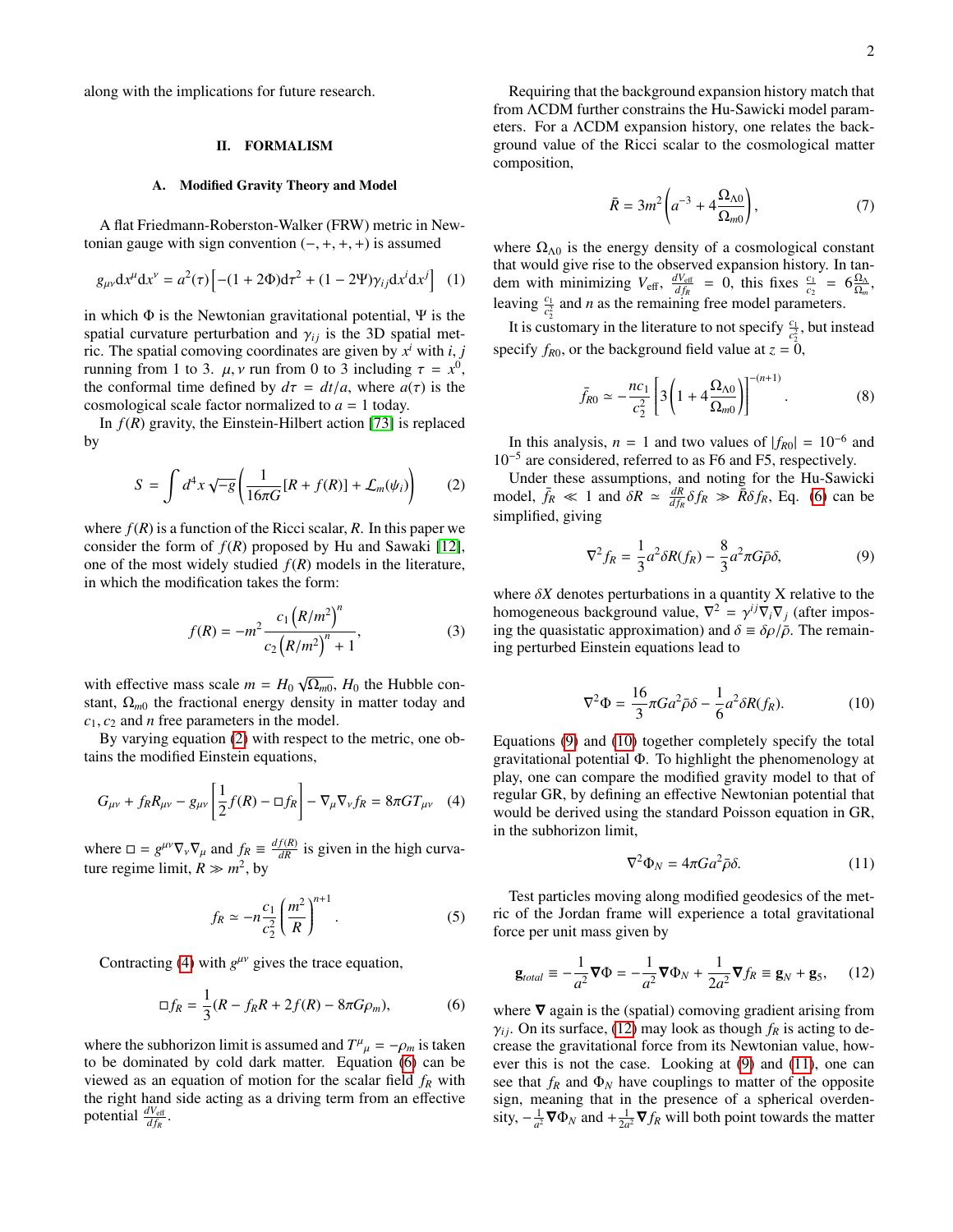source, so that gravity is enhanced relative to its Newtonian value. Another way to see this is to rewrite [\(10\)](#page-1-6) as

$$
\nabla^2 \Phi = \frac{4}{3} \nabla^2 \Phi_N - \frac{1}{6} a^2 \delta R(f_R). \tag{13}
$$

Physically,  $\delta R(f_R)$  acts as an environment-dependent mass term in the field equation for  $f_R$  [\[74\]](#page-15-15). In this form, it is clear that gravity is at most enhanced by 1/3 from its Newtonian value, with  $\delta R(f_R)$  acting to decrease that enhancement.

Using [\(5\)](#page-1-9), and writing  $f_R = \bar{f}_R + \delta f_R$  explicitly,

<span id="page-2-2"></span>
$$
\delta R = \left(\frac{\bar{f}_{R0}}{\bar{f}_R + \delta f_R}\right)^{\frac{1}{n+1}} \bar{R}_0 - \bar{R},\tag{14}
$$

which is nonlinear in  $\delta f_R$ . These nonlinearities are responsi-<br>ble for the "chameleon" mechanism [11, 75], which greatly ble for the "chameleon" mechanism [\[11,](#page-14-5) [75\]](#page-15-16), which greatly suppresses the fifth force in high density environments.

A positive  $\delta$  entering as a source into [\(9\)](#page-1-5) will act to make  $\delta f_R$  positive due to the negative matter coupling. Given [\(14\)](#page-2-2), *f<sup>R</sup>* must be strictly negative, so that overdense regions with  $\delta > 0$  push  $\delta f_R$  positive which causes the combination  $\bar{f}_R + \delta f_R$ to grow smaller in magnitude, thereby turning on the nonlinearities contained in  $\delta R$ . We note that, depending on the model's value of  $\bar{f}_{R0}$ , high density may not necessarily imply high curvature as shown in [\[76\]](#page-15-17), indicating that the degree of screening is highly dependent on the specific value of  $f_{R0}$  for a given model.

Taking into account the sign requirement,

<span id="page-2-6"></span>
$$
f_R = -|\bar{f}_{R0}| \left( \frac{\Omega_{m,0} + 4\Omega_{\Lambda,0}}{a^{-3} \Omega_{m,0} + 4\Omega_{\Lambda,0}} \right)^{n+1} + \delta f_R.
$$
 (15)

The interior of void regions feature a negative  $\delta \rho$  which pushes the  $\delta f_R$  field to a negative value, thereby gradually turning off the screening mechanism and enhancing the mod-ifications to gravity. Since the source term in [\(9\)](#page-1-5) pushes  $\delta f_R$ negative, and thus away from the nonlinear effects, we can linearly approximate  $\delta R \simeq \frac{dR}{df_R} \delta f_R$ , and [\(9\)](#page-1-5) becomes

<span id="page-2-3"></span>
$$
\nabla^2 f_{R,lin} = a^2 \mu^2 \delta f_{R,lin} - \frac{8}{3} \pi G a^2 \bar{\rho} \delta, \qquad (16)
$$

with the background scalar mass given as

$$
\mu^2 = \frac{1}{3(n+1)} \frac{\bar{R}}{|\bar{f}_{R0}|} \left(\frac{\bar{R}}{\bar{R}_0}\right)^{n+1}
$$

$$
= \left(\frac{1}{2997}\right)^2 \frac{1}{2|\bar{f}_{R0}|} \frac{(\Omega_{m0}a^{-3} + 4\Omega_{\Lambda0})^{n+2}}{(\Omega_{m0} + 4\Omega_{\Lambda0})^{n+1}} [(h/Mpc)^2]. \quad (17)
$$

To quantitatively capture the difference between the full and linearized fifth forces, we introduce a "screening factor",  $\alpha(\mathbf{x})$ , defined through,

<span id="page-2-4"></span>
$$
\nabla f_{R,full} = \alpha(\mathbf{x}) \nabla f_{R,lin}.
$$
 (18)

The total gravitational force can then be written as

<span id="page-2-5"></span>
$$
\mathbf{g}_{total} = -\frac{1}{a^2} \mathbf{\nabla} \Phi_N + \alpha \frac{1}{2a^2} \mathbf{\nabla} f_{R,lin}.
$$
 (19)

Respectively,  $f_{R,lin}$  and  $\alpha$  each speak to different aspects of the physics contained in the full nonlinear field equation [\(9\)](#page-1-5), and provide complementary perspectives on the modified gravity phenomenology in voids.

### <span id="page-2-0"></span>B. Cosmological Simulations

In this paper we use the N-body ELEPHANT (Extended LEnsing PHysics using ANalaytic ray Tracing) simulations described in [\[77,](#page-15-18) [78\]](#page-15-19). The ELEPHANT simulations were created using the code N-body code ECOSMOG [\[79,](#page-15-20) [80\]](#page-15-21), which itself is based on the gravitational N-body code RAMSES [\[81\]](#page-15-22). The code uses an adaptive mesh, which is refined based on the local density of particles in order to numerically solve the nonlinear field equation [\(9\)](#page-1-5) accurately.

We consider 5 sets of initial conditions, each realized at  $z_i$  = 49, and evolved forward until  $z = 0$  using either *GR* (baseline), *F*6 (weakly modified) or *F*5 (strongly modified) cosmologies. Each simulation has a volume of  $1024^3 (Mpc/h)^3$  and features  $1024^3$  dark matter particles of equal mass  $1024<sup>3</sup>$  dark matter particles of equal mass.

The cosmological parameters are chosen to match those from the 9-year WMAP release [\[82\]](#page-15-23), namely  $\Omega_b = 0.046$ ,  $\Omega_c = 0.235$ ,  $\Omega_m = 0.281$ ,  $\Omega_{\Lambda} = 0.719$ ,  $h = 0.697$ ,  $n_s = 0.971$ , and  $\sigma_8 = 0.820$ .

# <span id="page-2-1"></span>C. Void Identification and Classifications

Voids are identified using the void finder VIDE (Void IDentification and Examination toolkit) [\[83\]](#page-15-24). VIDE implements an enhanced version of the void finding algorithm ZOBOV (ZOnes Bordering On Voidness) [\[84\]](#page-15-25). ZOBOV is a parameter free void finding algorithm which uses Voronoi tessellation followed by a watershed algorithm to identify voids. Each void is assigned an effective radius,

$$
R_{\text{eff}} = \left(\frac{3V_{void}}{4\pi}\right)^{1/3},\tag{20}
$$

where *Vvoid* is the comoving void volume according to the watershed transformation, which means that we also always take *R*<sub>eff</sub> to be comoving. Each void is also assigned a "macrocenter" (from hereon referred to as center), which is given by,

$$
\mathbf{X}_{\nu} = \frac{1}{\sum_{i} V_{i}} \sum_{i} \mathbf{x}_{i} V_{i}
$$
 (21)

where  $\mathbf{x}_i$  is the comoving position of the  $i^{th}$  halo in the void and  $V_i$  is the corresponding cell volume assigned to each halo during the Voronoi tessellation. The sum is taken over all halos whose Voronoi cells constitute the same void. All position and velocities in our analysis are in real space as opposed to redshift space.

Voids are located using halo data (identified using the Rockstar halo finding algorithm [\[85\]](#page-15-26)) rather than the underlying particle data, to most closely align with astrophysical observables.

The default VIDE criteria for a void is any "catchment basin" identified by the watershed transform with an average number density within  $r = 0.25R<sub>eff</sub>$  from the center is less than  $0.2\bar{n}$  as determined from the halo data. Analyses [\[86–](#page-15-27)[88\]](#page-15-28) that utilize the VIDE prescription have shown that this criteria is too strict, and that it can make void identification highly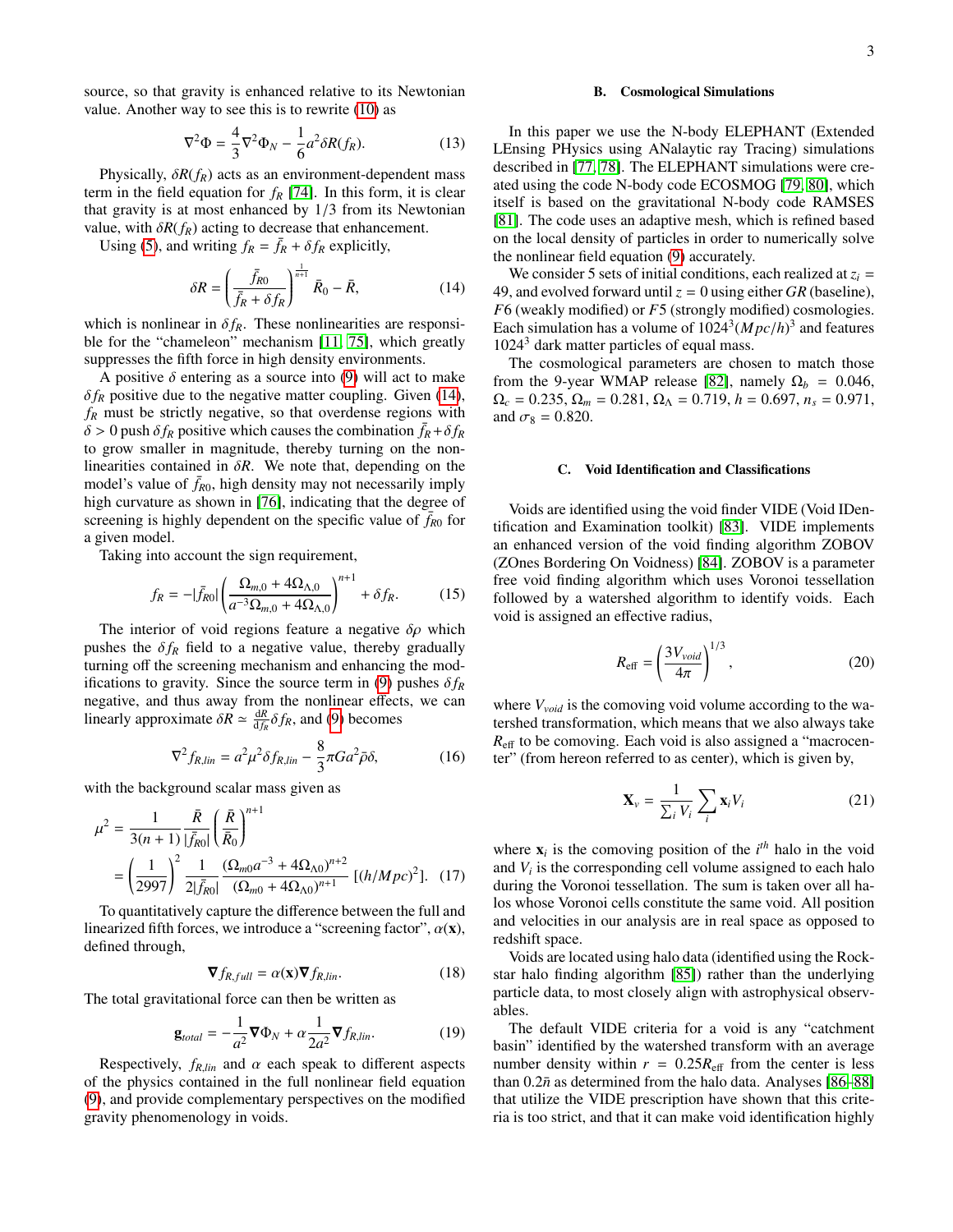susceptible to Poisson fluctuations, which can exclude welldefined void regions because of the presence of a single halo within  $0.25R<sub>eff</sub>$ . Following these authors, we do not impose the central density criteria, and consider all local "catchment basins" as voids in our analysis. We have, however, checked that imposing the criteria does not alter the findings in our work, beyond the smaller void sample increasing the signal covariance.

Subvoids, or "child" voids as identified by VIDE, are not considered in this work in an attempt to keep the analysis focused on void environments which are as uniform as possible.

Following Ceccarelli *et al.* [\[35\]](#page-14-21), and similar to other authors [\[89,](#page-15-29) [90\]](#page-15-30), one can classify voids based on their density profiles. Heuristically, *S* -type (S for "shell") voids are those in which the central void region is surrounded by a large overdense shell, whereas *R*-type (R for "rising") voids feature a much smaller shell in comparison, remain underdense for a larger  $r/R<sub>eff</sub>$  range, and more smoothly rise to the background density. The *R*-type and *S* -type characterizations are respectively aligned with the void-in-void and void-in-cloud descriptions proposed by Sheth and van de Weygaer [\[30\]](#page-14-19).

Each void is classified by considering the average integrated density, ∆, obtained from the void radial density profile as defined by the halo distribution.  $\Delta$  is defined as

$$
\Delta(R) = \frac{1}{\frac{4}{3}\pi R^3} \int_0^R 4\pi r^2 \bar{\delta}(r) dr,
$$
 (22)

where *r* is the radial coordinate taken from each void center.  $\delta(r)$  is the average halo number density contrast of the shell at radius  $r$ , and  $R$  is the integral cutoff, given in terms of  $R_{\text{eff}}$ . To classify each void, we average out to a cutoff of  $R = R_{\text{eff}}$ and identify those voids with  $\Delta(R_{\text{eff}})$  < 0 as *R*-type, and those with  $\Delta(R_{\text{eff}}) > 0$  as *S*-type. The sensitivity of the analysis to the cutoff scale was assessed by varying it out to  $1.3R_{\text{eff}}$ ; none of the central results depend on the value in this range.

|                                                         | % of all voids |                |                        | % of voids in this $R_{\text{eff}}$ |     |     |
|---------------------------------------------------------|----------------|----------------|------------------------|-------------------------------------|-----|-----|
| $R_{\text{eff}}(Mpc/h)$<br>in this $R_{\text{eff}}$ bin |                |                | bin that are $R$ -type |                                     |     |     |
|                                                         | <b>GR</b>      | F <sub>6</sub> | F5                     | GR                                  | F6  | F5  |
| $5 - 15$                                                | 18%            | 20%            | 20%                    | 47%                                 | 47% | 47% |
| $15 - 25$                                               | 50%            | 51%            | 51%                    | 53%                                 | 52% | 53% |
| $25 - 35$                                               | 22%            | 20%            | 20%                    | 56%                                 | 57% | 57% |
| $35 - 45$                                               | 6%             | 5%             | $5\%$                  | 67%                                 | 69% | 71% |
| $45 - 55$                                               | $2\%$          | $2\%$          | 2%                     | 75%                                 | 79% | 78% |
| All voids                                               |                |                |                        | 54%                                 | 54% | 55% |

<span id="page-3-2"></span>TABLE I: Summary of the properties of voids identified at  $z = 0.5$ across the five realizations of each of the three cosmological models, *GR*, *F*6 and *F*5. The distribution of voids for each cosmology as a function of size, parameterized by the effective radius  $R_{\text{eff}}$  is shown [left columns], as is the fraction of voids in each size bin that are identified as *R*-type [right columns].

# <span id="page-3-0"></span>III. RESULTS

### <span id="page-3-1"></span>A. Void Density Profiles

Structure growth is promoted in  $f(R)$  theories, with greater numbers of halos and higher masses. This also leads to the number of voids being enhanced [\[23,](#page-14-30) [24\]](#page-14-31).

In this analysis we consider voids with  $5Mpc/h < R<sub>eff</sub>$ <sup>55</sup>*M pc*/*h*, constituting approximately 98% of all voids across simulations and redshifts. Across five realizations and using halos as the density tracer, at  $z = 0$ , 37,514 voids are found in *GR* simulations, 42,093 voids in *F*6, and 44,941 voids in *F*5. Similarly at  $z = 0.5$ , 40,508 voids are identified in GR, 45,534 voids in *F*6, and 47,987 voids in *F*5.

Table [I](#page-3-2) summarizes the properties of the voids at  $z = 0.5$ for the three cosmologies. The fractional distribution of voids as a function of size is consistent across the scenarios, with just slightly less than three quarters of identified voids having  $R_{\text{eff}} < 25 Mpc/h$  regardless of cosmology. The divisions between *R* and *S* -type classifications are similar across the three cosmologies, with ∼50% of the voids identified as *R*-type averaging over all scales, and with the fraction of *R*-type voids ranging from ∼45% to ∼80% as one moves from the smallest to largest voids. The fractional distributions as a function of size and morphology do not significantly change between  $z = 0.5$  and  $z = 0$ , again regardless of model. It should be noted that although the smallest size bin extends down to <sup>5</sup>*M pc*/*h*, only approximately 15% of voids in the 5−15*M pc*/*<sup>h</sup>* bin are themselves smaller than 10*M pc*/*h*, with a mean comoving size of roughly 12.3*M pc*/*h*, a trend that holds across redshift and cosmology. Other size bins are more uniform in their distributions.

The density contrast profile of each void is calculated using the average halo or particle number density contrast  $\delta(r)$  =  $(n(r) - \bar{n})/\bar{n}$  in spherical shells around the void's center. While the density profile of each void can be computed from either the particle or halo data, the void center and radius are always determined from the halos. In this way, the void identification is aligned with observational tracers, and also provides a consistent center to compare the radial density and velocity properties derived from the halo and particle data. Although unobservable, density profiles from the particle data are important as they allow a consistency check on the halo data, and a mechanism to determine the full gravitational potential within voids.

Void density profiles are presented in Fig. [1](#page-4-0) using a rescaled radial coordinate  $\tilde{r} = r/R_{\text{eff}}$  averaging sums across the voids in the simulated samples to mitigate Poisson noise, as outlined in [\[88\]](#page-15-28). Integrated density contrast profiles, ∆(˜*r*), are shown from the halo data (used in the classification of voids) whereas unintegrated density contrast profiles  $\delta(\tilde{r})$  are shown from the particle data (used to later calculate underlying gravitational forces) for *R* and *S* -type voids in *GR* and *F*5 at  $z = 0$ . The density profiles are found to have a common form across void sizes when expressed in terms of this ˜*r* radial coordinate, consistent with [\[36\]](#page-14-32) and [\[91\]](#page-15-31). This common form is also shared with the *F*6 voids, which are not shown. *R*type voids with  $R_{\text{eff}} > 15 Mpc/h$  have an average density pro-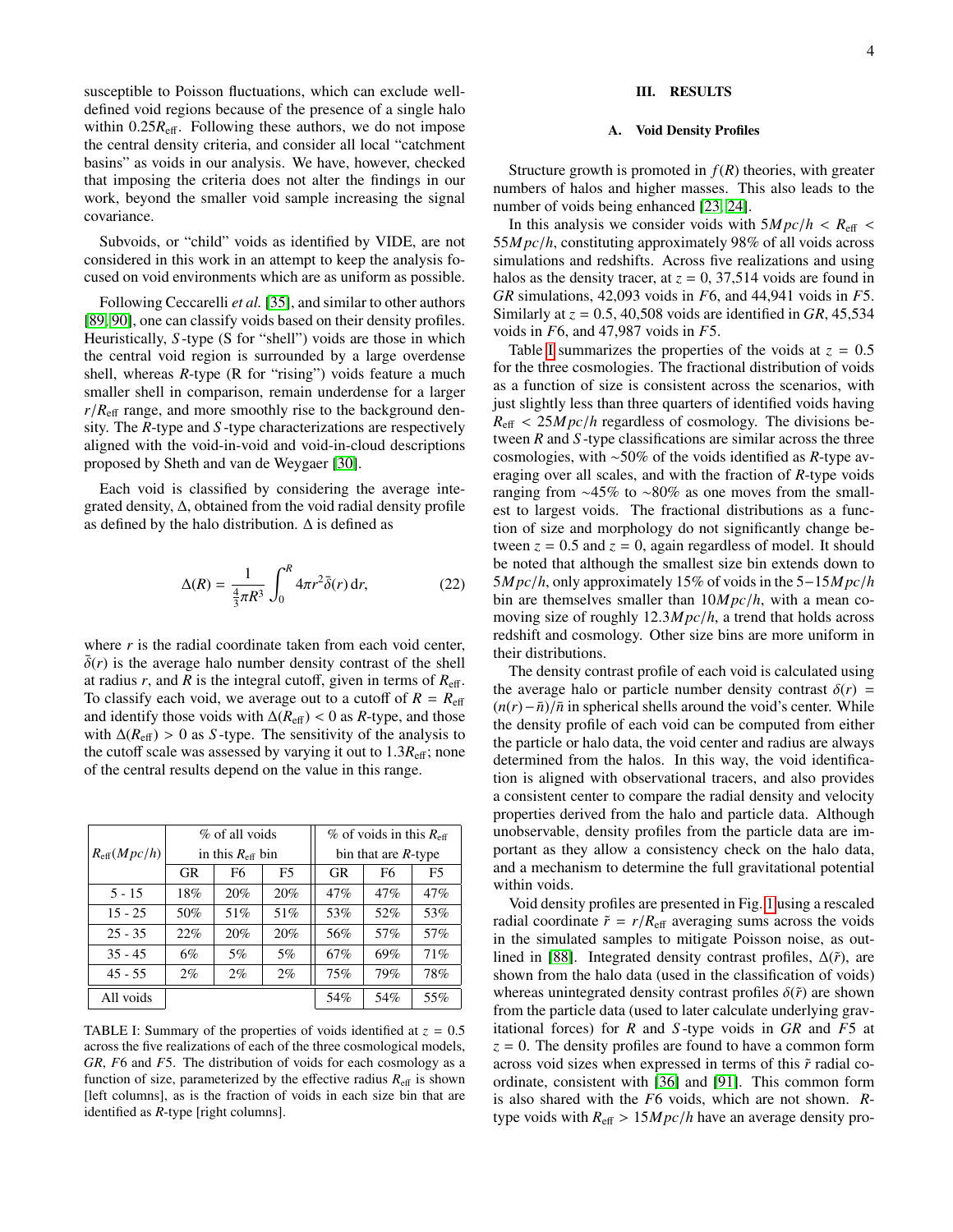

<span id="page-4-0"></span>FIG. 1: The integrated number density contrast profiles from the halos  $\bar{\Delta}_{halos}$  [upper panels] and the unintegrated number density contrast profiles from the particles  $\bar{\delta}_{particles}$  [lower panels], averaged across all voids, for the *R*-type [left panels] and *S* -type classifications [right panels] in *GR* [full line] and *F*5 [dot dashed] at redshift  $z = 0$ . Vo in *GR* [full line] and *F5* [dot dashed] at redshift  $z = 0$ . Voids are binned by size:  $R_{\text{eff}} = 5 - 15 Mpc/h$  [blue],  $25 - 35 Mpc/h$  [orange] and <sup>45</sup> <sup>−</sup> <sup>55</sup>*M pc*/*<sup>h</sup>* [green].

file which smoothly rises from an interior underdense region to an external region of essentially mean density. The smallest *R*-type voids feature some qualitative differences when compared to the larger *R*-type voids, with a smaller interior under density and an overdense shell at  $r > R_{\text{eff}}$ . The *S*type voids consistently feature a large overdense shell, peaking at *r* ∼ *R*eff, and dwarfing that of their *R*-type counterparts. As one moves from smaller to larger voids, the density profiles of both *R* and *S* -type voids begin to have smaller overdense shells, consistent with the profiles shown in [\[91\]](#page-15-31).

The particle density data at  $r < R_{\text{eff}}$  are consistent with the findings in [\[20\]](#page-14-33) in which  $f(R)$  gravity is found to have "emptier, more steeply-walled voids". The halo profiles show less pronounced differences between *GR* and the modified theories. The relative importance of the small differences between the particle density profiles and the fifth forces in *F*5 and *F*6 to the halo radial velocities will be considered later.

### B. Radial Velocity Profiles

Given the suggested challenges in differentiating between GR and modified gravity cosmologies with the halo density profiles alone, we now consider the potential of a second observable statistic, the void radial velocity profiles. As with the density profiles, the velocity profiles can be constructed from either the simulated halo or particle data separately. Doing so allows us to perform a consistency check between the biased tracers and the CDM particle distribution. For a given void, and given comoving distance *r* from the void center,

the radial velocity profile is computed by averaging over all tracers interior to *r*. This integrated measure maximizes the signal to noise relative to considering individual radial shells, especially when halos are considered. The integrated radial velocity profile is given by

$$
\bar{\mathbf{V}}(r) = \frac{1}{N(r)} \sum_{j} \theta(r - |\mathbf{x}_{j} - \mathbf{X}_{\nu}|) \mathbf{v}_{j} \cdot \hat{\mathbf{r}},
$$
 (23)

where  $\mathbf{x}_i$  and  $\mathbf{v}_j$  are respectively the position and peculiar velocity of the  $j<sup>th</sup>$  tracer (halo or particle),  $\mathbf{X}_{\nu}$  is the void center, *r* is the comoving distance from  $X<sub>v</sub>$  to the edge of spherical region being averaged over,  $\hat{\mathbf{r}}$  is the radial unit vector,  $\theta$  is the Heavyside function and  $N(r) = \sum_j \theta(r - |\mathbf{x}_j - \mathbf{X}_v|)$  is the to-<br>tal number of tracers interior to the radial coordinate r. We tal number of tracers interior to the radial coordinate *r*. We neglect halos within 2.5*M pc*/*<sup>h</sup>* of the void center from the analysis, as when taking the radial component of the velocity, the inner most halos are the most affected by potential uncertainties in the halo-determined void center.

Figure [2](#page-5-2) gives the radial velocity profiles derived from particle data at  $z = 0$  for the three cosmologies, separating voids by size and classification. Within each void, the outflow velocities for both *S* and *R*-types increase in magnitude with increasing void size, however in larger voids the outflows peak at smaller  $\tilde{r} = r/R_{\text{eff}}$ . The particle velocity profiles at  $z = 0$ across the three cosmologies are distinct in *R*-type voids at all sizes with the exception of *GR* and *F*6 in the largest voids with the strength of the outflow correlated with the strength of the modification to gravity. We find that the differences are most pronounced in the smallest voids,  $R_{\text{eff}} < 15 Mpc/h$ , with both F6 and F5 models distinguishable from GR at the peak of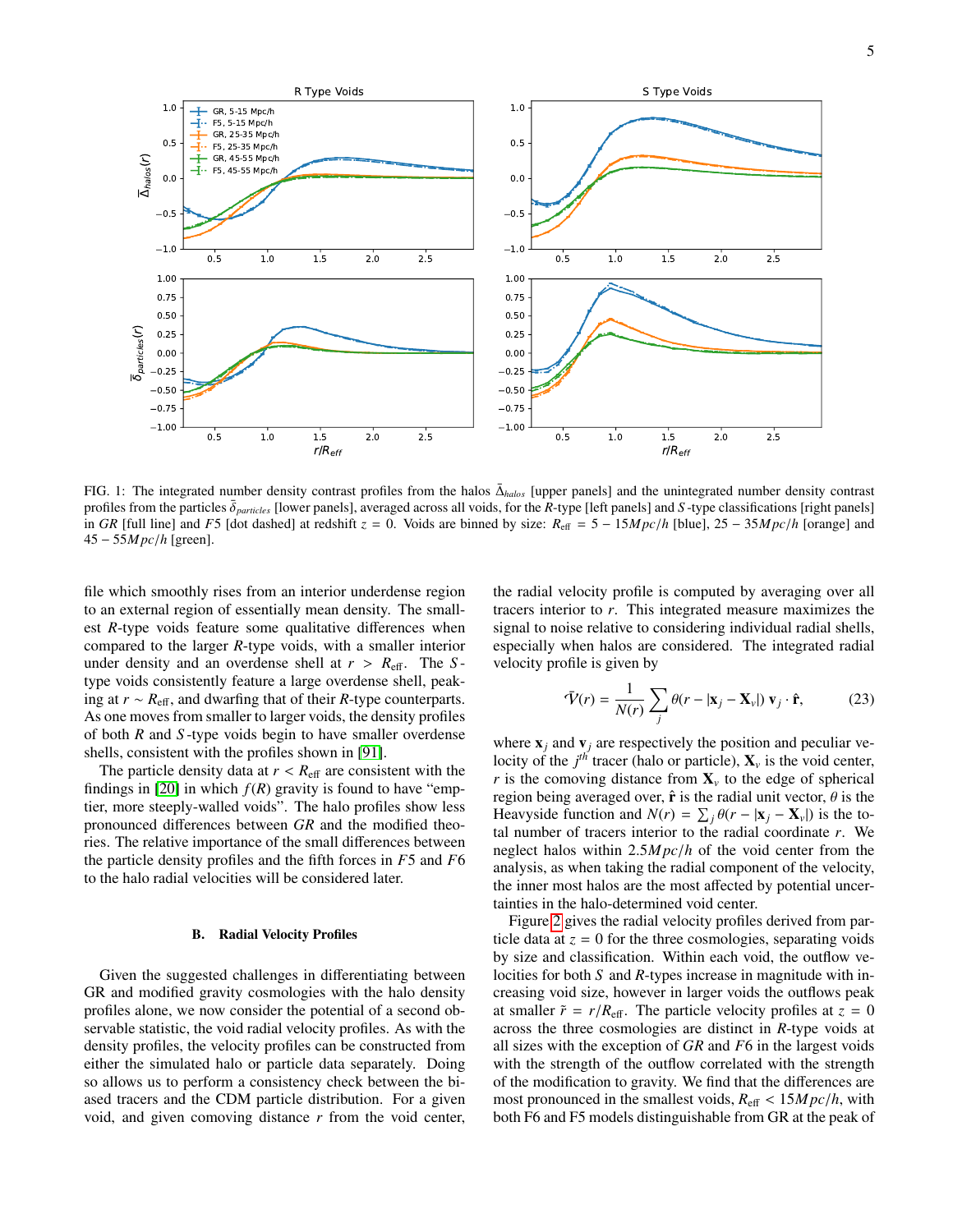

<span id="page-5-2"></span>FIG. 2: The mean integrated radial velocity profiles from the particle data,  $\bar{V}_{part}$ , for *R*-type voids [upper panels] and *S*-type voids[lower panels] at redshift  $z = 0$ . Data for voids of size  $R_{\text{eff}} = 5-15 Mpc/h$  [left], 25-35 $Mpc/h$  [center], and 45-55 $Mpc/h$  [right] are shown for GR [full, red line], F6 [blue dashed line] and F5 [green dot-dashed line] .

the outflow at  $r \sim 0.9R_{\text{eff}}$ . While the intermediate scale voids with  $R_{\text{eff}} \approx 20 - 40 Mpc/h$  are most numerous, the relative differences in the outflows are much smaller than that of the smallest voids. While we find differences between GR and F5 in the largest voids, we are unable to distinguish between GR and F6 in the largest *R*-type voids,  $R_{\text{eff}} > 40 Mpc/h$ , however these voids are far less numerous, as shown in Table [I,](#page-3-2) and therefore the sample variance is greater.

By comparison, velocity profiles in the small and intermediate *S*-type voids, with  $R_{\text{eff}} < 40 Mpc/h$ , do not show significant differences across the three cosmologies, especially between *GR* and *F*6. For a given void size, the outflows are of the same magnitude across cosmologies and are limited to the void interiors,  $r \leq R_{\text{eff}}$ . We do find velocity profile differences between GR and F5 in the large *S* -type voids concentrated well inside the void, at  $r \leq 0.75R_{\text{eff}}$ , but again are unable to use these voids to distinguish between GR and F6.

Figure [3](#page-6-0) shows the integrated velocity profiles derived from halos in *R*-type voids at  $z = 0$  and  $z = 0.5$ . We find trends consistent with those shown in the particle data – the outflow component of the velocity profiles in small *R*-type voids again offer the best opportunity to differentiate between the three cosmologies while the distinguishing power of the other larger sized voids falls off with increasing  $R_{\text{eff}}$ .

The effects of modified gravity on the *R*-type velocity profiles as a function of void size are summarized in Fig. [4](#page-7-0) by showing the ratio of the mean integrated velocity in the modified gravity models relative to that in the GR, evaluated at the peak value of both. The peak velocity is modified most in the smallest 5-15  $Mpc/h$  voids. At  $z = 0.5$  the velocity ratio computed from the halos in these voids is 1.<sup>08</sup> <sup>±</sup> <sup>0</sup>.06 for *<sup>F</sup>*6 and  $1.22 \pm 0.07$  for *F*5. The halo ratios are shown to be consistent with those results derived directly from the particles. As void size increases, the ratio of the peak values in *GR* and *F*6 becomes more consistent with unity.

# <span id="page-5-0"></span>IV. ANALYSIS

To get a better intuition for the fifth force acting in void environments, the full fifth force can be understood in terms of the linearized fifth force from [\(16\)](#page-2-3) and the screening (or enhancement) factor  $\alpha$  using [\(18\)](#page-2-4). Analysis of the linearized field equation for various sizes and types of voids will inform us to how the fifth force contained in [\(16\)](#page-2-3) interacts with different void scales and density profile shapes, while analysis of the screening factor,  $\alpha$ , will inform us of the effects of the nonlinear chameleon mechanism, and deviations from the forces obtained in the linearized limit.

### <span id="page-5-1"></span>A. Interpretation Using the Linearized Fifth Force Equation

Voids of the same classification display similar density profiles in terms of  $\tilde{r} = r/R_{\text{eff}}$ , as shown in Fig. [1.](#page-4-0) Thus, to understand differences in the linearized fifth force within voids of the same classification, it is instructive to use the same normalized coordinate and its dimensionless reciprocal space equivalent,  $\tilde{k} = kR_{\text{eff}}$ , giving

$$
\Phi_N(\tilde{k}) = -\frac{4\pi G a^2 \bar{\rho} R_{\text{eff}}^2}{\tilde{k}^2} \delta(\tilde{k}),\tag{24}
$$

$$
\delta f_{R,lin}(\tilde{k}) = \frac{\frac{8}{3}\pi G a^2 \bar{\rho} R_{\text{eff}}^2}{\tilde{k}^2 + \mu^2 a^2 R_{\text{eff}}^2} \delta(\tilde{k}). \tag{25}
$$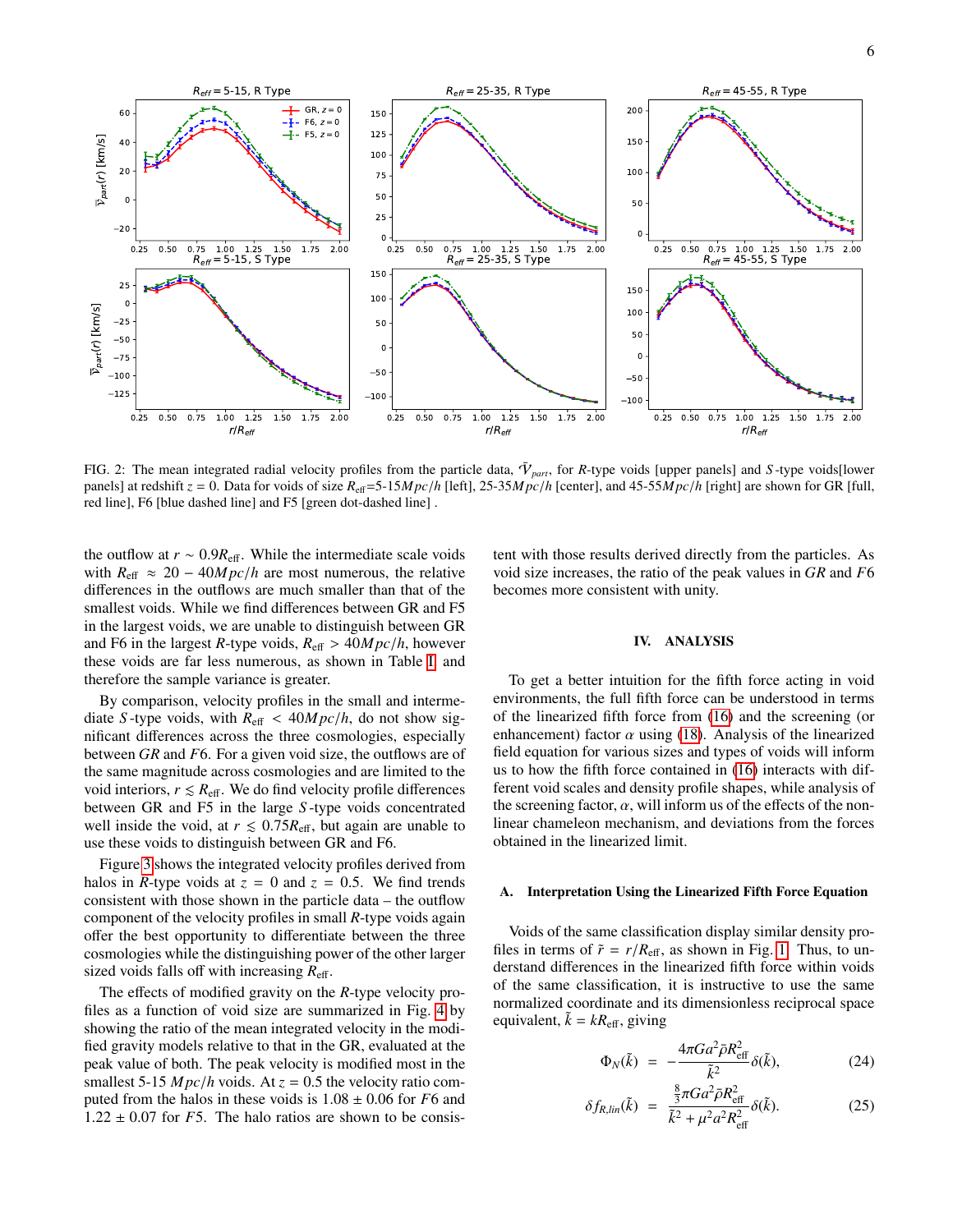

<span id="page-6-0"></span>FIG. 3: The mean integrated radial velocity profiles from the halos,  $\bar{V}_{halos}$ , for *R*-type voids at redshift  $z = 0$  [upper panels] and  $z = 0.5$  [lower panels] and  $z = 0.5$  [lower panels] and  $z = 0.5$  [lower panels] and panels]. Data for voids of size  $R_{\text{eff}} = 5 - 15 Mpc/h$  [left], 25 − 35 $Mpc/h$  [center], and 45 − 55 $Mpc/h$  are shown for GR [full, red line], F6 [blue dashed line] and F5 [green dot-dashed line].

Assuming spherical symmetry, this change of variables allows the linearized fifth force  $g_{5,lin}$  and the Newtonian force  $\mathbf{g}_N$  in [\(19\)](#page-2-5) to be expressed as,

$$
\mathbf{g}_N(\tilde{r}) \cdot \hat{\mathbf{r}} = -\frac{1}{aR_{\text{eff}}} \partial_{\tilde{r}} (\Phi_N)
$$
  
=  $16\pi^2 G \bar{\rho} \int \tilde{k}^2 d\tilde{k} \delta(\tilde{k}) W_N(\tilde{k}, R_{\text{eff}}, a) \partial_{\tilde{r}} \left( \frac{\sin(\tilde{k}\tilde{r})}{\tilde{k}\tilde{r}} \right),$  (26)

$$
\mathbf{g}_{5,lin}(\tilde{r}) \cdot \hat{\mathbf{r}} = \frac{1}{2aR_{\text{eff}}} \partial_{\tilde{r}} \left( \delta f_{R,lin} \right)
$$
  
= 
$$
\frac{16\pi^2 G \bar{\rho}}{3} \int \tilde{k}^2 d\tilde{k} \delta(\tilde{k}) W_5(\tilde{k}, R_{\text{eff}}, a) \partial_{\tilde{r}} \left( \frac{\sin(\tilde{k}\tilde{r})}{\tilde{k}\tilde{r}} \right).
$$
 (27)

Here  $g(\tilde{r}) \cdot \hat{r}$  is the physical magnitude of the Newtonian or fifth force in the radial direction with  $\hat{\bf{r}}$  the physical radial *unit* vector, not the comoving radial basis vector, which accounts for the factor of  $1/a$  instead of  $1/a^2$ . The effects of void scale<br>are encansulated within what we will henceforth refer to as are encapsulated within what we will henceforth refer to as the window functions for the Newtonian force and fifth force, respectively:

<span id="page-6-1"></span>
$$
W_N(\tilde{k}, R_{\text{eff}}) = \frac{aR_{\text{eff}}}{\tilde{k}^2}, \qquad (28)
$$

$$
W_5(\tilde{k}, R_{\text{eff}}, a) = \frac{aR_{\text{eff}}}{\tilde{k}^2 + a^2 \mu^2(a)R_{\text{eff}}^2}.
$$
 (29)

A heuristic understanding of the effect of scale can be obtained from by considering the window functions of the above integrals evaluated at the particular wave-mode  $k_0$  around

which  $\tilde{k}_0^2 \delta(\tilde{k}_0)$  is peaked. Given the commonality of  $\delta(\tilde{r})$ ,  $\tilde{k}_0$  is not expected to significantly change as one moves across difnot expected to significantly change as one moves across different  $R_{\text{eff}}$  size bins for voids of a given classification. Thus, by considering how the window function  $W_5$  evaluated at  $k_0$ varies as a function of  $R_{\text{eff}}$  and redshift *z*, we can get a good idea for how the linearized fifth force varies with scale and redshift within each class of voids.

Fixing  $\tilde{k}_0$ , the window function for the fifth force is peaked at  $R_{\text{eff}}^{max} = \tilde{k}_0/a\mu$ . At redshift  $z = 0.5$ , we find for *R*-type voids<br>in  $E_0^2 + \text{td } \tilde{k}_0 = 3.5$  which when combined with the corresponding in  $F6$  that  $\tilde{k}_0 = 3.5$ , which when combined with the corresponding value of  $\mu = 0.56h/Mpc$ , translates to a peak in the window function at  $R_{\text{eff}}^{max} = 9.3 Mpc/h$ . For *R*-type voids in *F*5, we have a very similar value of  $\tilde{k}_0$  = 3.4, but due to the smaller mass term of  $\mu = 0.18h/Mpc$  we have a peak in the *F*5 window function at a larger value of  $R_{\text{eff}}^{max} = 29 Mpc/h$ . This means that over the range of  $R_{\text{eff}}$  studied the F6 window funcmeans that over the range of  $R_{\text{eff}}$  studied, the F6 window function decreases with increasing  $R_{\text{eff}}$ , while in F5, the window function maintains a more consistent value. These properties are minimally affected by the change in redshift between  $z = 0$ and  $z = 0.5$ .

When thinking about potential observations, it can be useful to consider the relative, as well as the absolute, strength of the fifth force in comparison to the Newtonian gravitational force, to better assess the statistical distinguishability of the modified gravity effects. Given the similarities between the radial density profiles of voids of different sizes, the difference between the Newtonian gravitational force and the linearized fifth force can be effectively captured by the differences between the respective window functions,

<span id="page-6-2"></span>
$$
\frac{W_5(\tilde{k}_0, R_{\text{eff}}, a)}{3W_N(\tilde{k}_0, R_{\text{eff}}, a)} = \frac{\tilde{k}_0^2}{3(\tilde{k}_0^2 + a^2\mu^2(a)R_{\text{eff}}^2)}
$$
(30)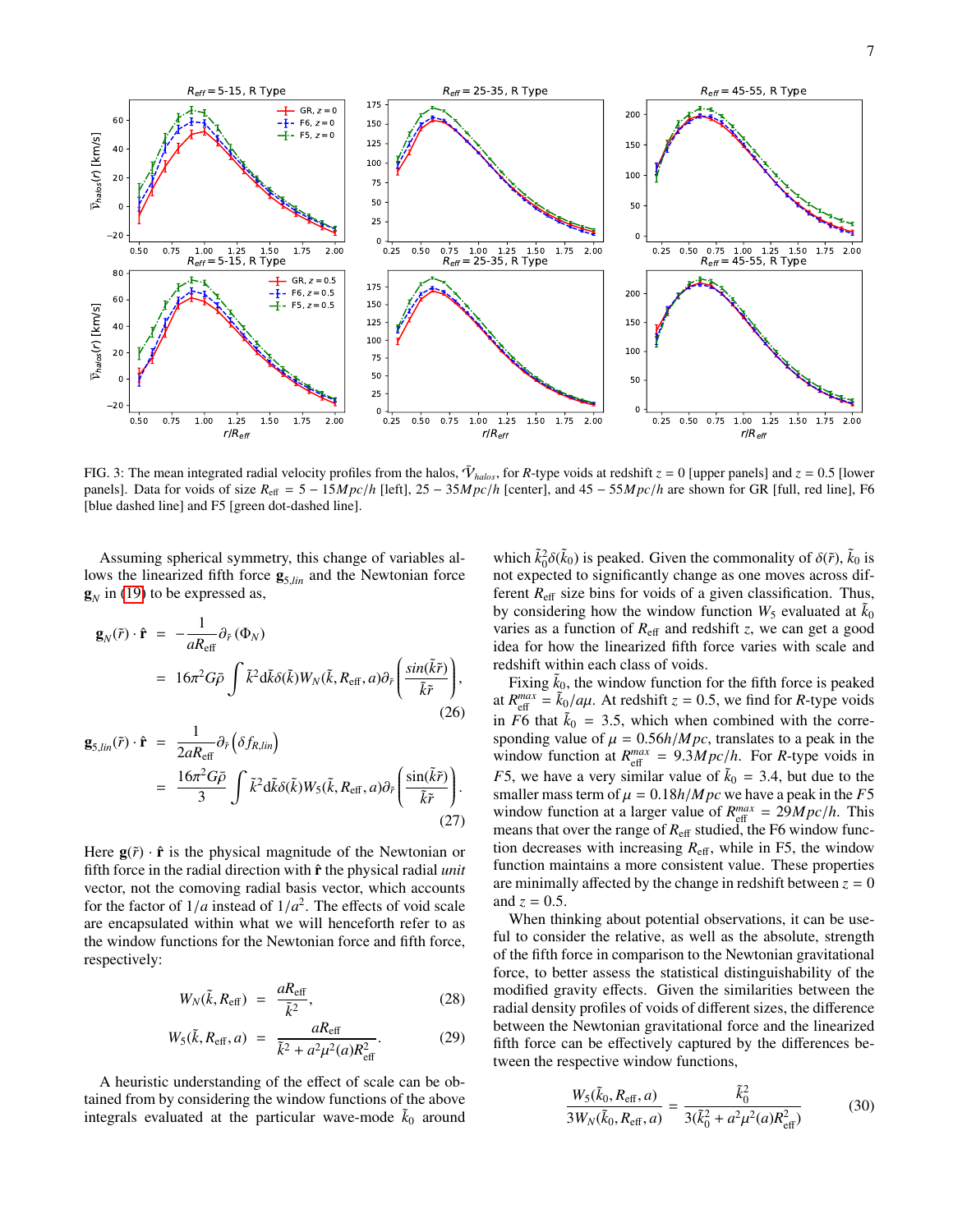

<span id="page-7-0"></span>FIG. 4: The ratio of the mean peak radial velocities,  $\bar{V}$ , in the *R*-type voids for the F5 [green lines] and F6 [blue lines] cosmologies relative to those observed in GR are compared at  $z = 0$  [left panel] and  $z = 0.5$  [right panel]. Results derived from the halos [full lines] and particles [dot-dashed lines] are given as a function of void size, *R*eff.



<span id="page-7-1"></span>FIG. 5: [Left] The magnitude of the window function  $W_5$  in [\(29\)](#page-6-1) evaluated at the wave number  $\tilde{k}_0$  where the reciprocal space quantity  $\tilde{k}^2 \delta(\tilde{k})$ <br>is peaked, for *R*-type voids at redshifts of  $z = 0$  full linel is peaked, for *R*-type voids at redshifts of  $z = 0$  [full line] and  $z = 0.5$  [dot-dashed line] for F5 [green] and F6 [blue]. [Right] The ratio of the fifth force and Newtonian window functions, in [\(30\)](#page-6-2), evaluated at the same  $\tilde{k}_0$ .

where the factor of 3 is due to the relative factor of 3 between the coupling constants. In the right-hand panel of Fig. [5](#page-7-1) it is shown that, for a given value of  $\tilde{k}_0$ , the ratio is a strictly decreasing function of *R*eff. Physically, this is because, as *R*eff changes, there is always tension between the Yukawa suppression acting to decreasing the fifth force (denominator of  $W_5$ ), and the amount of under density sourcing the fifth field and increasing the fifth force (numerator of  $W_5$ ), both of which increase with  $R_{\text{eff}}$ . Since the Newtonian potential doe not suffer from Yukawa suppression (no mass term in denominator), *W<sup>N</sup>* strictly grows with  $R_{\text{eff}}$ , and always at a faster rate than  $W_5$ .

### <span id="page-7-4"></span>B. Towards Solving the Full Nonlinear Fifth-Force Equation

In the discussion so far, the effects of scale have been highlighted by focusing on the peak of the density function in reciprocal space. Although this approach places the dependence

on *R*eff front and center, it neglects the contributions from the full  $\delta(\tilde{r})$  profile, obscures the fact that the shell theorem has been explicitly violated, and does not extend to solving the full field in [\(9\)](#page-1-5). Motivated to understand explicit effects of void shape, and to eventually solve [\(9\)](#page-1-5) exactly, [\(16\)](#page-2-3) is solved again but this time using a Green's function approach.

Under the assumption of spherical symmetry,  $\phi_5(\tilde{r}, \tilde{R})$ , the Green's function to the linearized field equation for a spherical matter shell located at  $\tilde{R}$ , is defined implicitly through

<span id="page-7-2"></span>
$$
\nabla_{\tilde{r}}^2 \phi_5(\tilde{r}, \tilde{R}) = a^2 \mu^2 R_{\text{eff}}^2 \phi_5(\tilde{r}, \tilde{R}) - \frac{8}{3} \pi G a^2 \bar{\rho} R_{\text{eff}}^2 \delta^{(1)}(\tilde{r} - \tilde{R}) \tag{31}
$$

where  $\delta^{(1)}(\tilde{r} - \tilde{R})$  is the 1*D* Dirac delta function, not to be confused with the density contrast  $\delta(\tilde{r})$ . Once  $\delta_{\varepsilon}(\tilde{r}, \tilde{R})$  is known fused with the density contrast  $\delta(\tilde{r})$ . Once  $\phi_5(\tilde{r}, \tilde{R})$  is known,  $\delta f_{R,lin}$  can be reconstructed via

<span id="page-7-3"></span>
$$
\delta(\tilde{r}) = \int d\tilde{R} \left( \delta(\tilde{R}) \delta^{(1)}(\tilde{r} - \tilde{R}) \right) \to \delta f_{R,lin} = \int d\tilde{R} \left( \delta(\tilde{R}) \phi_5(\tilde{r}, \tilde{R}) \right)
$$
\n(32)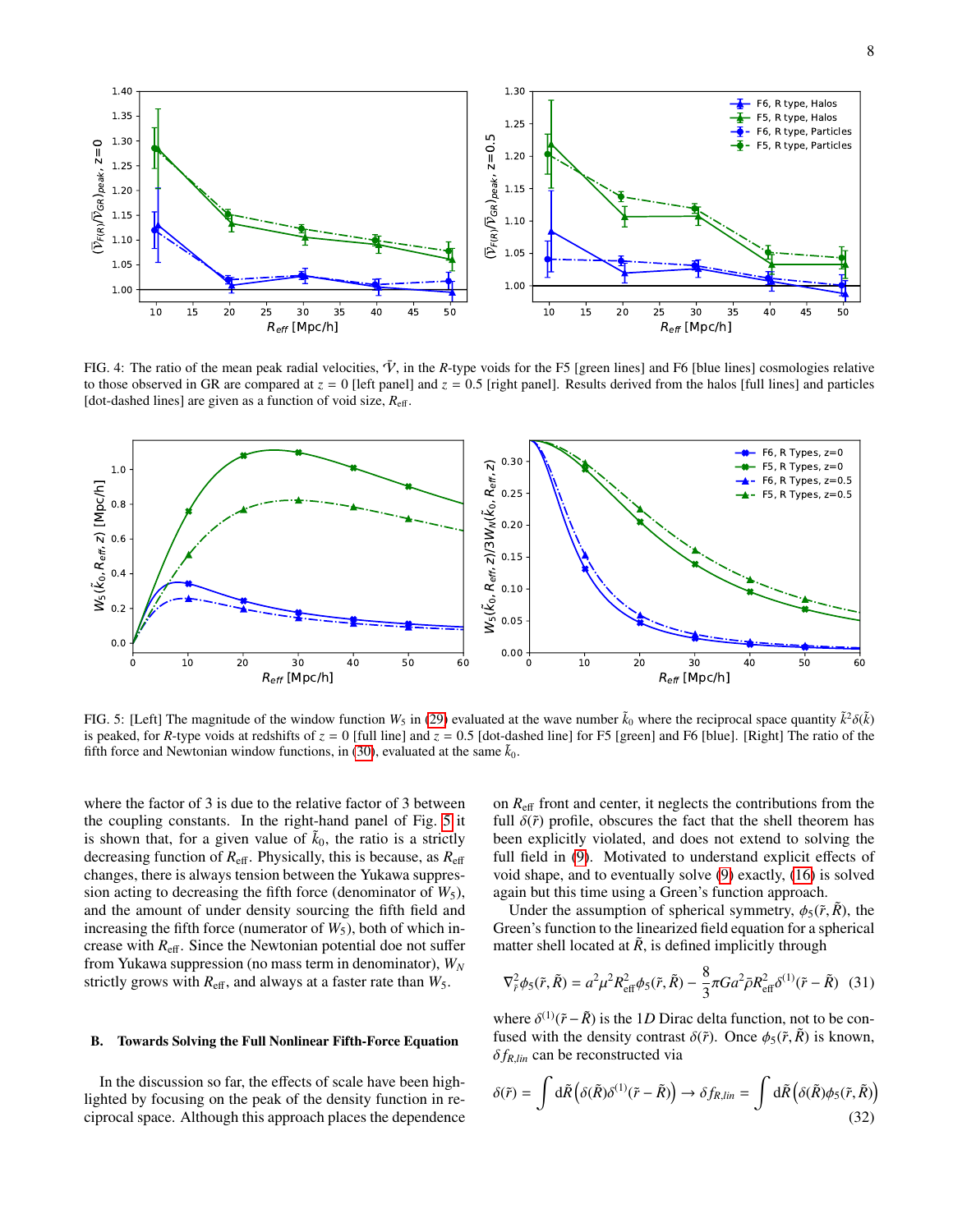Equation [\(31\)](#page-7-2) can be solved analytically by standard methods involving contour integration, yielding

<span id="page-8-3"></span>
$$
\phi_5(\tilde{r}, \tilde{R}) = \frac{8\pi aG\bar{\rho}}{3\mu} \frac{\tilde{R}}{\tilde{r}} R_{\text{eff}} \begin{cases} e^{-a\tilde{R}R_{\text{eff}}\mu} \sinh(a\tilde{r}R_{\text{eff}}\mu) & , \tilde{r} \leq \tilde{R} \\ e^{-a\tilde{r}R_{\text{eff}}\mu} \sinh(a\tilde{R}R_{\text{eff}}\mu) & , \tilde{r} > \tilde{R} \end{cases}
$$
(33)

Since  $\mathbf{g}_5(\tilde{r}) = \frac{1}{2aR_{\text{eff}}} \partial_{\tilde{r}} (\delta f_R) \hat{\mathbf{r}}$ , a new Green's function can be fined explicitly for the fifth force rather than for the field defined explicitly for the fifth force rather than for the field,

<span id="page-8-2"></span>
$$
\mathcal{F}_{5}(\tilde{r}, \tilde{R}) = \frac{1}{2aR_{\text{eff}}}\partial_{\tilde{r}}(\phi_{5}(\tilde{r}, \tilde{R}))
$$
\n
$$
= \frac{4\pi G\bar{\rho}}{3\mu}\tilde{R} \times
$$
\n
$$
\begin{cases}\n\frac{e^{-a\tilde{\kappa}R_{\text{eff}}\mu}}{\tilde{r}}\left[ (aR_{\text{eff}}\mu)\cosh(a\tilde{r}R_{\text{eff}}\mu) - \frac{\sinh(a\tilde{r}R_{\text{eff}}\mu)}{\tilde{r}} \right], \ \tilde{r} \leq \tilde{R} \\
\frac{\sinh(a\tilde{R}R_{\text{eff}}\mu)}{\tilde{r}}\left[ -(aR_{\text{eff}}\mu)e^{-a\tilde{r}R_{\text{eff}}\mu} - \frac{e^{-a\tilde{r}R_{\text{eff}}\mu}}{\tilde{r}} \right], \ \tilde{r} > \tilde{R}.\n\end{cases}
$$
\n(34)

For comparison the equivalent Green's functions for the Newtonian potential and force with spherical symmetry are the familiar functions

$$
\phi_N(\tilde{r}, \tilde{R}) = -4\pi G \bar{\rho} a^2 R_{\text{eff}}^2 \tilde{R}^2 \begin{cases} \frac{1}{\tilde{R}} & , \tilde{r} \le \tilde{R} \\ \frac{1}{\tilde{r}} & , \tilde{r} > \tilde{R} \end{cases}
$$
(35)

and using  $\mathcal{F}_N(\tilde{r}, \tilde{R}) = -\frac{1}{aR_{\text{eff}}}(\partial_{\tilde{r}}\phi_N(\tilde{r}, \tilde{R})),$ 

<span id="page-8-1"></span>
$$
\mathcal{F}_N(\tilde{r}, \tilde{R}) = -4\pi G a \bar{\rho} R_{\text{eff}} \tilde{R}^2 \begin{cases} 0 & , \tilde{r} \le \tilde{R} \\ \frac{1}{\tilde{r}^2} & , \tilde{r} > \tilde{R} \end{cases}
$$
 (36)

recovering the shell theorem from Newtonian gravity. Comparing [\(36\)](#page-8-1) to [\(34\)](#page-8-2) for a given matter shell, the fifth force causes the attraction of a point particle both interior and exterior to the shell, whereas the Newtonian gravitational force only attracts an exterior particle.

Focusing on  $\tilde{r}$  < *R* in [\(34\)](#page-8-2), the piece which explicitly violates the shell theorem, for given values of  $a$ ,  $R_{\text{eff}}$ , and  $\mu$  the average force interior to a mass shell will be maximized if the mass shell is placed at  $\tilde{R}_{max} = \frac{2.73}{aR_{\text{eff}}}$ . Considering this force has no Newtonian analog, maximizing this contribution to the fifth force will greatly enhance the ratio of  $\mathbf{g}_5$  to  $\mathbf{g}_N$ . Looking at the void density profiles shown in Fig. [1,](#page-4-0) we can see that our actual void density profiles have "mass shells" of various sizes located at approximately  $R \sim 1$ . Plugging in values for *F6* at  $z = 0.5$ , we see that mass shells in this range are most effective if  $R_{\text{eff}}$  is taken to be ∼  $7Mpc/h$  – in reasonable agreement with the  $R_{\text{eff}} = 9Mpc/h$  estimate previously from the window function arguments. Repeating this calculation for *F*5 again at  $z = 0.5$ , we find the  $R_{\text{eff}}$  which makes these shells most effective is <sup>∼</sup> <sup>23</sup>*M pc*/*h*, relative to the earlier window function estimate of  $R_{\text{eff}} = 29 Mpc/h$ .

### <span id="page-8-0"></span>C. Interpretation using the Nonlinear Fifth Force Equation

In the previous section we considered solutions to the linearized field equation. In order to understand the full response to the modified gravity theory we need to also determine whether the nonlinear solution differs significantly from the linearized one, as parameterized through the screening factor,  $\alpha$ . In this section we outline the iterative procedure we develop, using Green's functions, to solving the nonlinear field [\(9\)](#page-1-5) in voids.

For most voids it is expected that the nonlinear screening from the chameleon mechanism will be minimal in rare environments, and the linearized solution will be close to the full nonlinear solution. Thus, to begin the algorithm, the linearized field equation [\(16\)](#page-2-3) is solved using the Green's function method given by [\(32\)](#page-7-3) and [\(33\)](#page-8-3) to obtain an initial estimate of the full solution  $f_{R,(0)} = f_{R,lin}$ . In rare instances in which the linear solution is unphysical, i.e.,  $\delta f_{R,lin} > (-f_R)$  so that  $f_{R,lin} > 0$ , we smoothly modify the initial  $\delta f_{R,(0)}$  such that it remains strictly negative, and sufficiently close to  $(-\bar{f}_R)$  to be an effective initial trial. The algorithm proceeds by modifying the current estimate at each iterative step until it is determined that it has converged to the full nonlinear solution. To characterize the degree to which the current estimate differs from the full solution, the *i<sup>th</sup>* iterative solution  $f_{R_i(i)}$  is plugged back into (0) and terms are rearranged in order to define a new density [\(9\)](#page-1-5), and terms are rearranged in order to define a new density profile,

$$
\delta_{(i)} = \frac{\nabla^2 f_{R,(i)} - \frac{1}{3} a^2 \delta R(f_{R,(i)})}{-\frac{8}{3} a^2 \pi G \bar{\rho}}.
$$
 (37)

In lieu of comparing  $f_{R(i)}$  to the full solution  $f_R$ , the latter of which is unknown one can instead compare  $\delta_{\alpha}$  to the density which is unknown, one can instead compare  $\delta_{(i)}$  to the density function  $\delta_{i,j}$  from the particles in the simulation by defining function,  $\delta_{real}$  from the particles in the simulation by defining

$$
\epsilon_{(i)}(\tilde{r}) = \delta_{real}(\tilde{r}) - \delta_{(i)}(\tilde{r}). \tag{38}
$$

If the difference between the iterative density estimate and that from the particles is greater than a desired tolerance, then we define a new field  $\varphi$ <sub>(*i*)</sub> defined as

$$
\varphi_{(i)} = f_{R,full} - f_{R,(i)}.\tag{39}
$$

Taking  $\nabla^2_{\tilde{r}}\varphi_{(i)},$ 

<span id="page-8-4"></span>
$$
\nabla_{\tilde{r}}^2 \varphi_{(i)} = \frac{1}{3} a^2 R_{\text{eff}}^2 \left( \delta R(f_{R,(i)} + \varphi_{(i)}) - \delta R(f_{R,(i)}) \right) - \frac{8}{3} a^2 R_{\text{eff}}^2 \pi G \bar{\rho} \epsilon_{(i)}
$$
(40)

Here, the linearization is done not around the background value of the field, but around  $f_{R,(i)}$ , such that [\(40\)](#page-8-4) becomes

$$
\nabla_{\tilde{r}}^2 \varphi_{lin,(i)} = \frac{1}{3} a^2 R_{\text{eff}}^2 \left( \frac{\delta R}{\delta f_R} \Big|_{f_{R,(i)}} \right) \varphi_{lin,(i)} - \frac{8}{3} a^2 R_{\text{eff}}^2 \pi G \bar{\rho} \epsilon_{(i)}
$$

$$
= a^2 R_{\text{eff}}^2 \mu_{\text{eff}}^2(\tilde{r}) \varphi_{lin,(i)}(\tilde{r}) - \frac{8}{3} a^2 R_{\text{eff}}^2 \pi G \bar{\rho} \epsilon_{(i)}(\tilde{r}), \quad (41)
$$

with  $\mu_{\text{eff}}^2(\tilde{r})$  explicitly given as

<span id="page-8-5"></span>
$$
\mu_{\text{eff}}^2(\tilde{r}) = \left(\frac{1}{3}\frac{\delta R}{\delta f_R}\bigg|_{f_R}\right) = -\frac{\bar{R}_0}{3(n+1)f_R(\tilde{r})}\left(\frac{\bar{f}_{R,0}}{f_R(\tilde{r})}\right)^{\frac{1}{n+1}}.\tag{42}
$$

This expression is similar to [\(16\)](#page-2-3), except the effective "effective mass" term,  $\mu_{\text{eff}}^2$ , is now a function of  $\tilde{r}$  rather than<br>a constant. Since  $\mu^2$  ( $\tilde{r}$ ) is a smooth function, the solution to a constant. Since  $\mu_{\text{eff}}^2(\tilde{r})$  is a smooth function, the solution to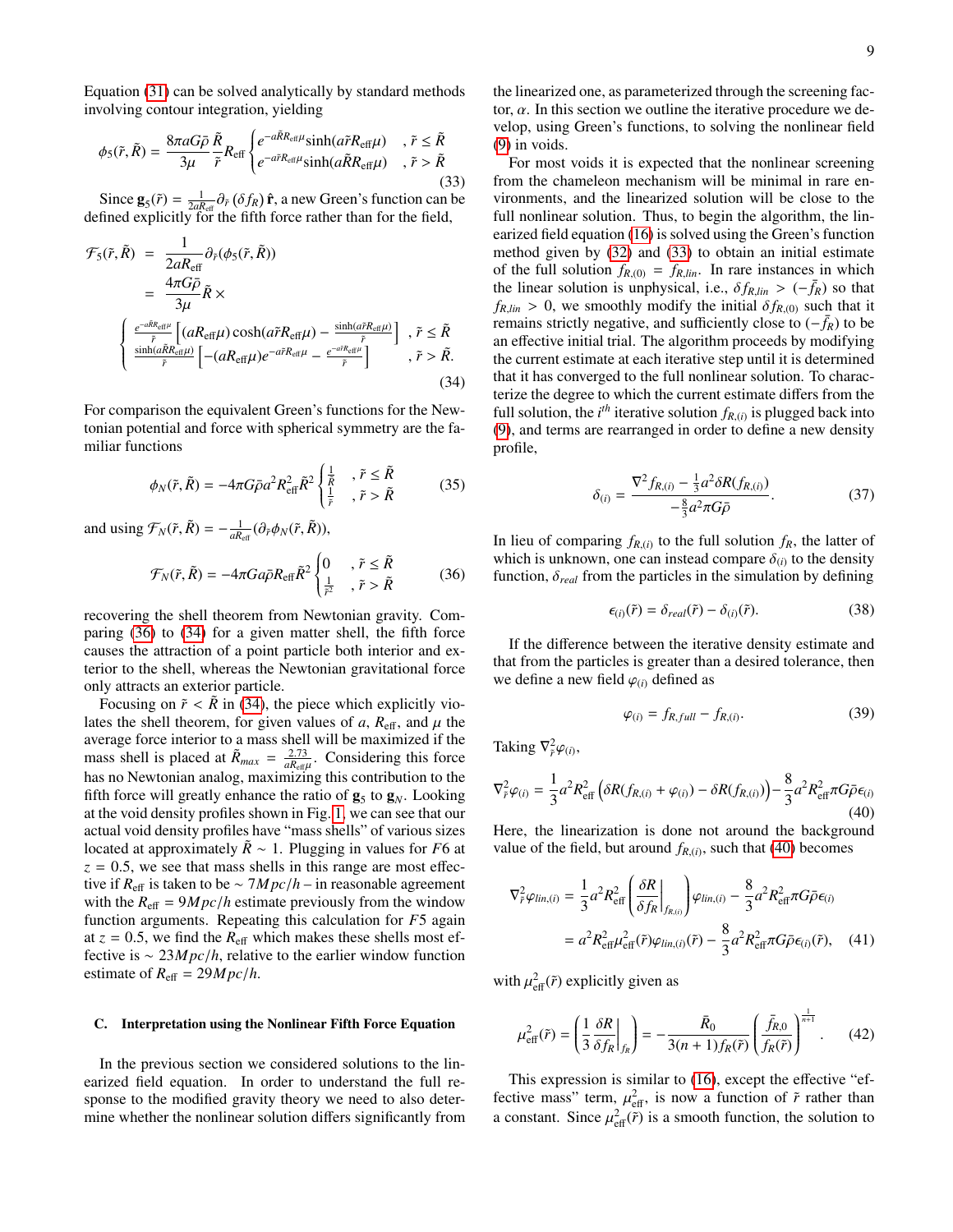

<span id="page-9-0"></span>FIG. 6: The mean fifth force per unit mass,  $g_5$ , in *R*-type voids in *F*6 [left] and *F*5 [center] along with the Newtonian force,  $g_N$ , at  $z = 0.5$ along with the standard error on the mean [shaded regions]. The profiles are shown for voids increasing in size from 5-15*M pc*/*<sup>h</sup>* [blue lines] to 45-55*M pc*/*<sup>h</sup>* [purple lines].

this equation can be accurately approximated by slightly modifying the previous Green's functions to include  $\mu_{\text{eff}}^2(\tilde{r})$  given<br>above as above, as

$$
\varphi_G(\tilde{r}, \tilde{R}) = \frac{8\pi aG\bar{\rho}}{3\mu_{\text{eff}}(\tilde{r})} \frac{\tilde{R}}{\tilde{r}} R_{\text{eff}} \times \n\begin{cases}\ne^{-a\tilde{R}R_{\text{eff}}\mu_{\text{eff}}(\tilde{r})} \sinh(a\tilde{r}R_{\text{eff}}\mu_{\text{eff}}(\tilde{r})) , \tilde{r} \leq \tilde{R} \\
e^{-a\tilde{r}R_{\text{eff}}\mu_{\text{eff}}(\tilde{r})} \sinh(a\tilde{R}R_{\text{eff}}\mu_{\text{eff}}(\tilde{r})) , \tilde{r} > \tilde{R}\n\end{cases} (43)
$$

with

$$
\varphi_{lin,(i)}(\tilde{r}) \approx \int d\tilde{R} \left( \epsilon_{(i)}(\tilde{R}) \varphi_G(\tilde{r}, \tilde{R}) \right). \tag{44}
$$

After each iterative step, we check to see if  $\epsilon$  has converged and, if not, the next iterative step is taken with new trial solution,  $f_{R,(i+1)} = f_{R,(i)} + w\varphi_{lin,(i)}$  where *w* is a numerical weight. The default value of  $w = 1$  is used, except in rare cases in which the initial linear solution strongly deviates from the nonlinear solution, parametrized by  $|\epsilon_{(i)}| > 0.3$ , in which we use  $w = 0.75$  to allow the solution to evolve more conseruse  $w = 0.75$  to allow the solution to evolve more conservatively and avoid interative trials "overshooting" and taking unphysical values. The iterative procedure is repeated until  $|\epsilon_{(i)}(\tilde{r})|$  < 0.0075 over the range 0.2 <  $\tilde{r}$  < 4.8 (the lower limit avoids numerical ambiguities with the  $\nabla^2$  term at  $\tilde{r} = 0$ ) after which  $f_{R,(i)}$  is considered to have sufficiently converged to the solution the full poplinear field equation. solution the full nonlinear field equation.

The algorithm is run for each void individually and then the results are averaged. For an individual void, the force profile is calculated using the density contrast from the particles out to  $\tilde{r}$  = 5, at which point the field is taken to be effectively at its background value.

GR [full, red line], F6 [blue dashed line] and F5 [green dotdashed line]

Figure [6](#page-9-0) presents the fifth force per unit mass calculated with the iterative approach for *R*-type voids in F5 and F6 at  $z = 0$  and  $z = 0.5$ . As an indicator of the convergence process, for  $F6$  at  $z = 0.5$ , 93% of *R*-type voids meet the convergence criteria after a single iterative step beyond the linear solution,

and 99% of *<sup>R</sup>*-type voids after three iterations. Only 0.05% of *R*-type voids fail to converge below  $|\epsilon_{(i)}(\tilde{r})|$  < 0.05 after ten iterations and were excluded from the force analysis. Although not shown, we found good agreement between the fifth force calculated from the average density profile using the average *R*eff within each size bin, and the average of the fifth forces calculated for each density profile individually.

In *F*6, the magnitude of the peak of the fifth force is a strictly decreasing function of  $R_{\text{eff}}$ , and acts at smaller  $\tilde{r}$  as one goes to larger voids. This is consistent with the characteristics of the velocity profiles in Figs. [2](#page-5-2) and [3,](#page-6-0) and the *F*6 window function peaking at smaller *R*eff, as shown in Fig. [5.](#page-7-1) In *F*5, there is far less dependence on void size, consistent with the broad maximum in the *F*5 window function that spans the intermediate size voids in Fig. [5.](#page-7-1) For completeness, the rightmost panel of Fig. [6](#page-9-0) shows the Newtonian force in GR, which is a strictly increasing function of void size.

Figure [7](#page-10-1) and Table [II](#page-10-2) show the relative importance of the Newtonian force and the total force, including the fifth force for  $z = 0.5$  voids. The relative strength of the fifth force is largest in the smallest voids both for *F*6 and *F*5. For *F*6 at  $z = 0.5$ , the fifth force is  $17\% \pm 0.4\%$  of the Newtonian force in *GR* at its peak in the smallest voids, while it contributes a significantly smaller fraction,  $2\% \pm .05\%$ , at the peak in the largest voids.

The ratio of the Newtonian forces,  $g_{N,f(R)}/g_{N,GR}$  differs slightly from unity when comparing *F*5 and *F*6 to *GR*, resulting from small differences in the particle density profiles shown in Fig. [1](#page-4-0) in early  $r/R_{\text{eff}}$  bins. In *F*5, the magnitude of the fifth force is much larger than this difference in Newtonian forces. In *F*6, the fifth force is much larger in small voids, while it is more comparable to the difference in Newtonian forces in the  $25 - 35Mpc/h$  and  $45 - 55Mpc/h$  voids. Interestingly, the sets of voids with the largest fractional difference in Newtonian forces are also those with the largest fractional fifth forces, indicating that the fifth force is playing an active role in shaping these environments.

It is frequently stated in the literature that  $f(R)$  gravity can provide a maximum enhancement of a factor of 4/3 over New-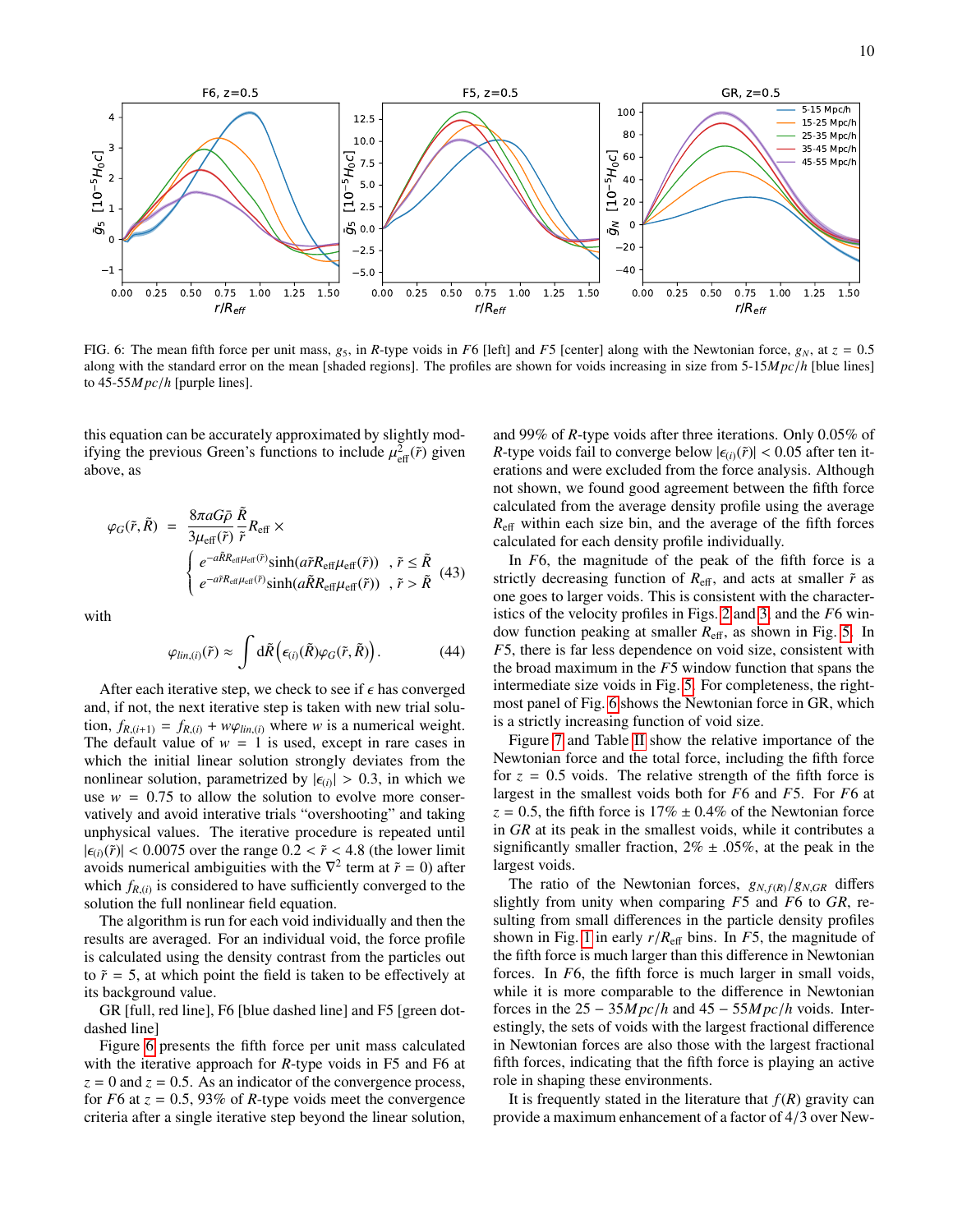

<span id="page-10-1"></span>FIG. 7: The mean Newtonian,  $g_N$ , [upper panels] and total forces  $g_{\text{Total}}$  (fifth and Newtonian combined) in GR [full, red line], F6 [blue dashed line] and F5 [green dot-dashed line] for *R*-type voids for sizes  $R_{\text{eff}} = 5-15 Mpc/h$  [left panels], 25-35 $Mpc/h$  [center], 45-55 $Mpc/h$  [right]. Standard errors on the mean are shown as shaded regions around the mean.

tonian gravity in *GR*. This is derived from the ratios of the coupling constants in [\(9\)](#page-1-5) and [\(11\)](#page-1-8). In the context of specific matter distributions, however, an enhancement greater than 4/3 can be obtained under the assumption of spherical symmetry. As an example, if a thin spherical shell of radius *R* were considered, the ratio  $g_5/g_N$  would be infinite at the points  $0 < r < R$  interior to the shell without contradicting the theoretical mode, since the Newtonian force within the shell would be zero, while the fifth force will be nonzero, as de-

| Model          | $Z_{\rm c}$ | Void Size<br>(Mpc/h) | $g_5/g_{N,GR}$    |                 | $g_{N,f(R)}/g_{N,GR}$ $g_{Total,f(R)}/g_{N,GR}$ |
|----------------|-------------|----------------------|-------------------|-----------------|-------------------------------------------------|
| F <sub>6</sub> | $\Omega$    | $5 - 15$             | $0.15 \pm 0.004$  | $1.04 \pm 0.03$ | $1.17 \pm 0.03$                                 |
|                |             | $25 - 35$            | $0.03 \pm 0.0004$ | $1.03 \pm 0.01$ | $1.06 \pm 0.01$                                 |
|                |             | $45 - 55$            | $0.01 \pm 0.0004$ | $1.02 \pm 0.02$ | $1.03 \pm 0.02$                                 |
|                | 0.5         | $5 - 15$             | $0.17 \pm 0.004$  | $1.06 \pm 0.03$ | $1.22 \pm 0.04$                                 |
|                |             | $25 - 35$            | $0.04 \pm 0.0004$ | $1.02 \pm 0.01$ | $1.06 \pm 0.01$                                 |
|                |             | $45 - 55$            | $0.02 \pm 0.0005$ | $1.01 \pm 0.02$ | $1.02 \pm 0.02$                                 |
| F <sub>5</sub> | $\Omega$    | $5 - 15$             | $0.39 \pm 0.009$  | $1.09 \pm 0.03$ | $1.47 \pm 0.04$                                 |
|                |             | $25 - 35$            | $0.17 \pm 0.001$  | $1.05 \pm 0.01$ | $1.22 \pm 0.01$                                 |
|                |             | $45 - 55$            | $0.08 \pm 0.002$  | $1.04 \pm 0.02$ | $1.12 \pm 0.02$                                 |
|                | 0.5         | $5 - 15$             | $0.41 \pm 0.01$   | $1.12 \pm 0.04$ | $1.53 \pm 0.04$                                 |
|                |             | $25 - 35$            | $0.19 \pm 0.002$  | $1.05 \pm 0.01$ | $1.24 \pm 0.01$                                 |
|                |             | $45 - 55$            | $0.10 \pm 0.003$  | $1.02 \pm 0.03$ | $1.12 \pm 0.02$                                 |

<span id="page-10-2"></span>TABLE II: A summary of the mean ratios of the fifth forces,  $g_5$ [left columns], Newtonian  $g_{N, f(R)}$  [central columns] and total forces,  $g_{Total, f(R)}$  [right columns] experienced in *R*-type voids in  $f(R)$  relative to the Newtonian forces experienced in GR, *<sup>g</sup><sup>N</sup>*,*GR*. Results are shown for voids of various sizes, for both F5 and F6 scenarios at  $z = 0$  and  $z = 0.5$ . Errors are the  $1\sigma$  errors on the mean values.

scribed in Sec. [IV B.](#page-7-4) It is in this context that the values in Table [II](#page-10-2) for  $g_{Total, f(R)}/g_{N,GR}$  should be understood. The val $ues > 4/3$  are a result of the assumption of spherical symmetry, combined with small differences in the underlying density profiles used to calculate  $g_N$  in GR and  $g_{Total}$  in F5 and F6. Assumptions of spherical symmetry have shown to be reasonable and to give results which match those directly from simulations e.g. for nDGP models of gravity [\[26\]](#page-14-15). Collectively, these results underline why velocity profiles within small *R*type voids present a robust method to isolate distinctive signatures of modified gravity resulting from the direct action of the fifth force.

# <span id="page-10-0"></span>D. The Chameleon Mechanism and Screening Factor,  $\alpha$

The quality of the match between the solutions of the linearized and the full nonlinear field equation is encapsulated by the screening factor  $\alpha$  in [\(18\)](#page-2-4). Before we present our results for the screening factors, it is instructive to first consider the effective mass previously defined in [\(42\)](#page-8-5). The effective mass, play, whereas the screening factors will only inform us to ad- $^{2}_{\text{eff}}$ , is a useful measure of the total amount of screening at ditional screening or enhancement on top of the linear fifth force solutions. Here, the effective mass can be written in a more explicit way, separating the field  $f_R$  into  $f_R = \bar{f}_R + \delta f_R$ :

<span id="page-10-3"></span>
$$
\mu_{\text{eff}}^2(\tilde{r}) = -\frac{\bar{R}_0}{3(n+1)\left(\bar{f}_R + \delta f_R(\tilde{r})\right)} \left(\frac{\bar{f}_{R,0}}{\bar{f}_R + \delta f_R(\tilde{r})}\right)^{\frac{1}{n+1}} \qquad (45)
$$

where  $\bar{f}_R$  is explicitly given in [\(15\)](#page-2-6).

In Figure [8,](#page-11-0) the average value of  $\mu_{\text{eff}}^2$  is shown, evaluated<br>the location of the peak fifth force within each void in the at the location of the peak fifth force within each void in the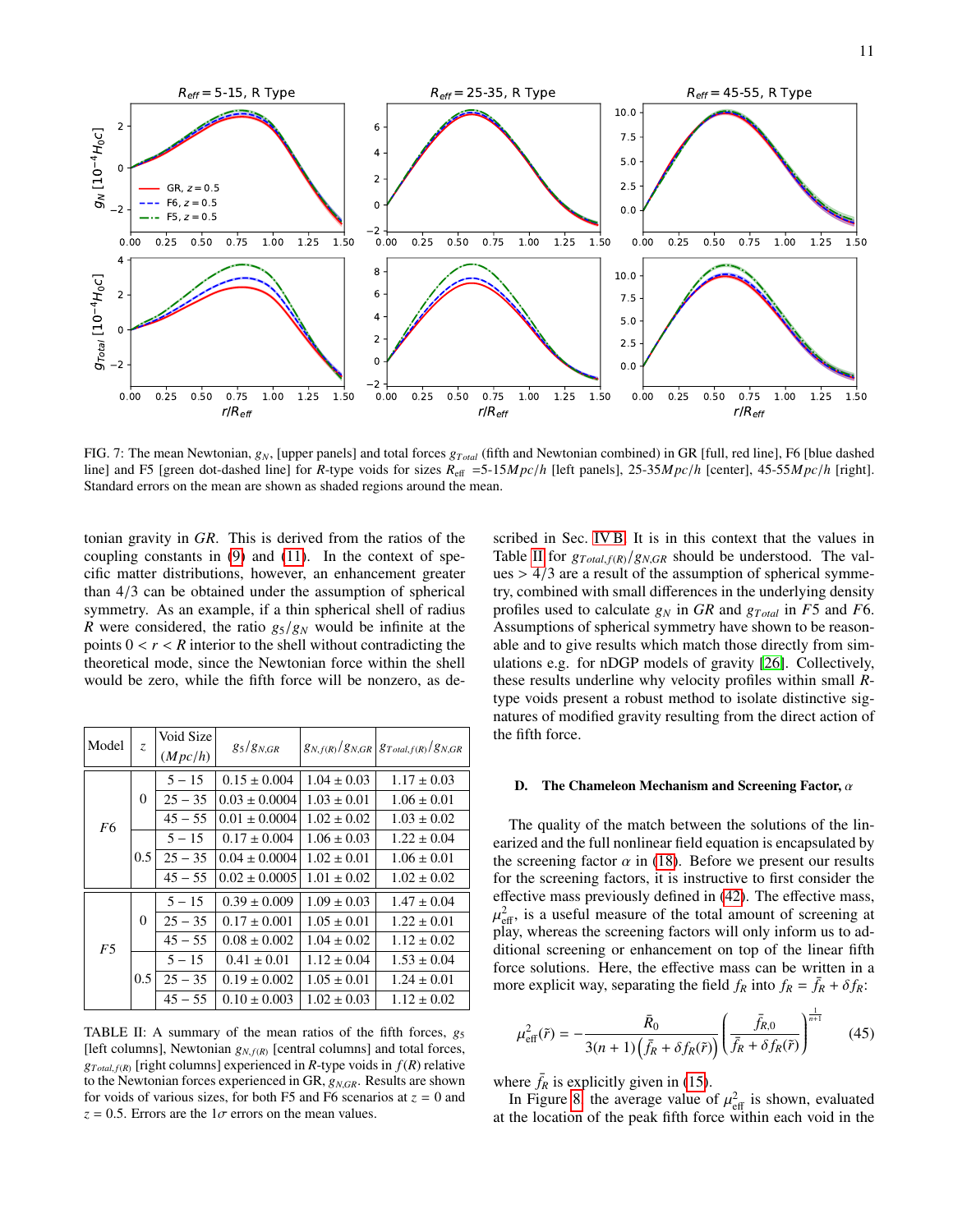

<span id="page-11-0"></span>FIG. 8: The effective mass calculated at the peak of the fifth force,  $\mu_{\text{eff}}^2$ , in F6 for *R*-type [left panel] and *S*-type [right panel] voids. The effective mass estimates obtained analytically using (45) are shown effective mass estimates obtained analytically using [\(45\)](#page-10-3) are shown for  $z = 0$  [grey full lines] and  $z = 0.5$  [purple full lines] along with the homogeneous background value  $\mu^2(z)$  [dot-dashed lines]. The results from simulated void data, labeled by the  $R_{\text{eff}}(Mpc/h)$  of the respective size bins are also shown Itriangle markers] size bins are also shown [triangle markers].



<span id="page-11-1"></span>FIG. 9: The value of the screening factor,  $\alpha$ , calculated at the peak value of the fifth force. F6 [blue] and F5 [green] models as a function of void size are shown for the *R*-type [left] and *S*-type voids [right] at  $z = 0$  [full lines] and  $z = 0.5$  [dot dashed lines].

*F*6 simulations, and averaged over all voids within the same classification and size bin.  $\mu_{\text{eff}}^2$  calculated in this way is found<br>to be a decreasing function of  $R_{\text{eff}}$  and decreases more sharply to be a decreasing function of  $R_{\text{eff}}$ , and decreases more sharply at a redshift of  $z = 0.5$  than at  $z = 0$ . It is consistently smaller in *R*-type voids compared to the similarly sized *S* -type voids.

Examining [\(9\)](#page-1-5), due to the sign of the matter coupling, regions of  $\delta > 0$  act to drive  $\delta f_R$  positive, closer to its fully screened value of  $8\pi G\bar{\rho}\delta$  and likewise regions of  $\delta < 0$  act to drive  $\delta f_R$  negative. As per the chameleon mechanism, looking at [\(45\)](#page-10-3), overdense regions drive  $\delta f_R$  positive, causing the entire field  $f_R + \delta f_R$  to grow smaller in magnitude, and thereby increasing the effective mass over from its background value. *R*-type voids feature a smaller overdense shell than the *S* type voids, as shown in Figure [1,](#page-4-0) and thus a smaller accompanying value of  $\mu_{\text{eff}}$ .

The greater variation in  $\delta f_R$  at  $z = 0.5$  relative to  $z = 0$ can be understood by noting that  $a^2\mu(a)^2$ , the combination of

which acts as the linear mass term in [\(16\)](#page-2-3), is smaller at  $z = 0.5$ than  $z = 0$  due to the explicit inclusion of the scale factor. Thus, the  $\delta f_R$  field typically acquires larger values at  $z = 0.5$ compared to  $z = 0$ , and thus more extreme values of  $\mu_{\text{eff}}^2$ . This trend will not continue to earlier redshifts as  $a^2\mu(a)^2$  is min-<br>imized for  $z \approx 0.4$  and is a strictly increasing function with imized for  $z \approx 0.4$  and is a strictly increasing function with increasing redshift beyond this point.

Figure [9](#page-11-1) shows how  $\alpha$ , when evaluated at the location of the peak outwards fifth force, varies as a function of void size within *R*-type and *S* -type voids for both *F*5 and *F*6. The figure shows that in voids, the linear solutions provide a reasonable but not exact solution to the nonlinear equations (when they agree perfectly,  $\alpha = 1$ ).

As one moves to lower redshifts, the linearized field in [\(16\)](#page-2-3) provides an increasingly accurate approximation to the full field equation within void environments of all classifications and sizes. This can be explained using [\(15\)](#page-2-6) and [\(45\)](#page-10-3). Equa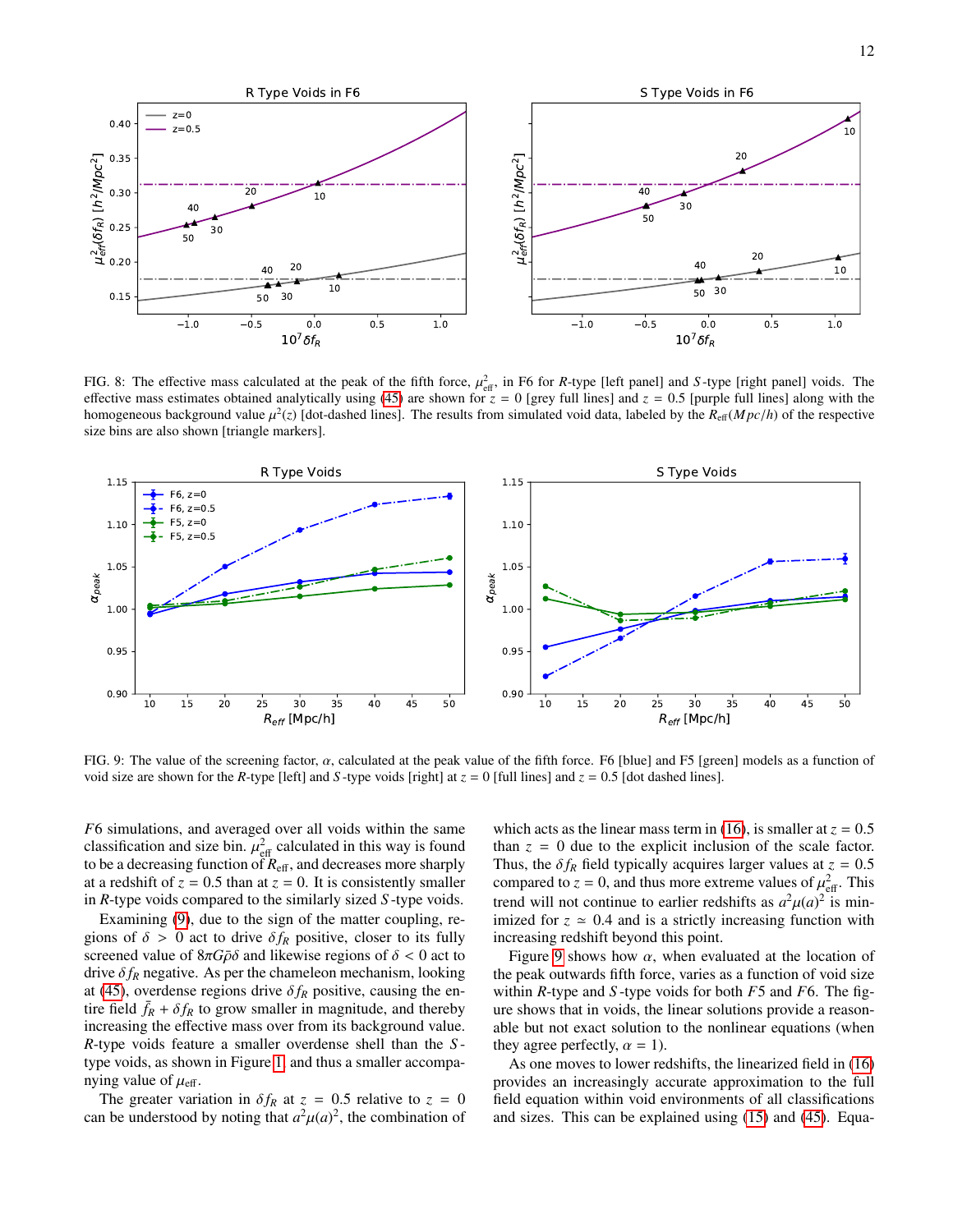tion [\(45\)](#page-10-3) shows how the nonlinear effects, which act to greatly increase the field's mass kick in when  $\delta f_R \sim |\bar{f}_R|$ , cause  $f_R$  to approach 0 from below. In [\(15\)](#page-2-6), one can see that as  $a \to 0$ ,  $|\tilde{f}_R|$  grows larger in magnitude, and  $\delta f_R$  is allowed to operate<br>over a larger range of values before nonlinear effects become over a larger range of values before nonlinear effects become significant. Related is the fact that as  $\bar{f}_R$  grows larger in magnitude, the  $\mu_{\text{eff}}$  curves in Figure [8](#page-11-0) flatten out; for larger values of  $|\bar{f}_R|$ , changes in  $\delta f_R$  cause smaller changes to  $\mu_{\text{eff}}$ . Thus,<br>as  $z \to 0$ , it becomes harder to trigger additional screening as  $z \rightarrow 0$ , it becomes harder to trigger additional screening or enhancement, meaning the linear equation, which contains neither of these effects, becomes a better approximation.

The average value of  $\alpha$  calculated at the peak of the fifth force is a monotonically increasing function of  $R_{\text{eff}}$  with the exception of small *S* -type voids in *F*5. Ignoring this exception for the time being, the monotonic trend is a reexpression of that first observed in Fig. [8.](#page-11-0) Larger voids have smaller overdense shells, and thus the underdense centers can provide more nonlinear enhancement through the chameleon mechanism compared to their small counterparts. When viewing these figures, one must keep in mind that the value of  $\alpha$  for a given void class, radius, and redshift conveys the fractional change from the screening that is already accounted for in the linearized fifth force equation, rather than the *total* amount of screening at play, indicated by  $\mu_{\text{eff}}^2$ .

The exception to the trends in  $\alpha$  for small (5-15*M pc/h*) *S* type voids in *F*5 can be traced back to the explicit violation of the shell theorem by the fifth force in the  $\tilde{r} < \tilde{R}$  branch of [\(34\)](#page-8-2), which is where the dominant fraction of the outward fifth force in these voids originates. In the limit that  $\mu \to 0$ , the shell theorem is restored, whereas in the opposite limit of  $\mu \rightarrow \infty$ , the field is infinitely massive and cannot propagate. Both limits lead to the same result in [\(34\)](#page-8-2) of  $\mathcal{F}_5(\tilde{r}, \tilde{R}) \rightarrow 0$ for  $\tilde{r} < \tilde{R}$ , with an intermediate value of  $\mu$  maximizing the average fifth force interior to any mass shell. Analogous to the discussion in Sec. [IV B,](#page-7-4) if one integrates over  $\tilde{r} < \tilde{R}$ , we find the average fifth force inside a matter shell located at  $\tilde{R}$ to be maximized for  $\mu_{max} \approx 2.73/a\tilde{R}R_{\text{eff}}$ . If we consider val-<br>ues specific to the 5-15*M nc/h S*-type voids in *F*5 at  $z = 0.5$ ues specific to the 5-15*M pc*/*h S*-type voids in *F*5 at  $z = 0.5$ , with  $\ddot{R} \sim 1.0$  (the location of the peak overdensity in small *S* type voids) and  $R_{\text{eff}} \sim 12.1 Mpc/h$  (the mean *S* -type void size in the smallest bin), we find  $\mu_{max} \sim 0.34h/Mpc$ . This is larger than the  $z = 0.5$  background values of  $\mu = 0.177 Mpc/h$  in *F*5. Thus, increasing  $\mu_{\text{eff}}$  from its background value will have the effect of increasing the outward fifth force in the smallest *S* -type voids in *F*5. This is exactly what the chameleon mechanism does, increasing the mass of the field at the peak of the fifth force within these voids on average by 13% up to  $\mu = 0.20h/Mpc$ . The story breaks down and reverts to the more intuitive case for *R*-type voids and the larger *S* type voids in F5, with most of their fifth force coming instead from the  $\tilde{r} > R$  branch of [\(34\)](#page-8-2). For both types of voids in F6, the linear mass term at  $z = 0.5$  of  $\mu = 0.56h/Mpc$  at  $z = 0.5$ , is much greater than the corresponding  $\mu_{max}$  in all sizes of voids; further increases to  $\mu_{\text{eff}}$  will only dampen the fifth force in  $F6$ voids.

It is instructive to compare the screening factor we have obtained in the voids to the approximate screening factor screening for spherically compact objects proposed by Khoury and

Weltman [\[11,](#page-14-5) [75\]](#page-15-16) for large, spherically overdense objects of radius  $R_{obj}$  in  $f(R)$  gravity, as

<span id="page-12-1"></span>
$$
\left(\frac{\Delta R_{obj}}{R_{obj}}\right) = \begin{cases} \min\left(\frac{3}{2}|\frac{\bar{f}_{R_0}}{\Phi_N}| \left(\frac{\Omega_{m0} + 4\Omega_{\Lambda 0}}{\Omega_{m0}a^3 + 4\Omega_{\Lambda 0}}\right)^{n+1}, 1\right) & \text{if } \Phi_N < 0\\ 1 & \text{if } \Phi_N \ge 0 \end{cases} \tag{46}
$$

Comparing our void screening factor  $\alpha$  against this, we find substantial differences. Most notably, whereas the void screening factor  $\alpha$  allows for enhancement of the fifth force beyond the linearized value, no such enhancement is allowed when using [\(46\)](#page-12-1) in the case of dense objects. There is also a difference in how the two screening factors treat *F*5 versus *F*6. With the void screening factor  $\alpha$ , *R*-type voids in *F*6 consistently receive a larger fractional enhancement over their linearized fifth force values than their *F*5 counterparts, whereas in [\(46\)](#page-12-1), due to the explicit inclusion of  $|\bar{f}_{R_0}|$ , dense objects are screened a factor of 10 more heavily in *F*6 than in *F*5.

Using the average density profile in each of our  $R_{\text{eff}}$  size bins as explicit examples, we can calculate both  $\alpha$  and  $(\Delta R_{obj}/R_{obj})$  at the location of each profile's peak fifth force and compare.

Considering *R*-type voids at  $z = 0.5$ , we find the average profile of the 5-15  $Mpc/h$  size bin to have  $\alpha = 0.98$  whereas the dense object screening factor gives a markedly different answer of  $\left(\frac{\Delta R_{obj}}{R_{obj}}\right) = 0.21$ . For 15-25*M pc*/*h* and 25-35*M pc*/*h*, we find  $\alpha = 1.07$  and  $\alpha = 1.14$  whereas  $\left(\frac{\Delta R_{obj}}{R_{obj}}\right) = 0.83$  and  $\left(\frac{\Delta R_{obj}}{R_{obj}}\right)$  = 0.80 for each size range respectively, indicating that while the forces are actually enhanced over their linearized values, the dense object screening factor would add additional nonlinear screening. In the larger size bins, we have  $\left(\frac{\Delta R_{obj}}{R_{obj}}\right)$  = 1, while in each case  $\alpha$  takes a value greater than one,  $\alpha =$ 1.16, and  $\alpha = 1.18$  in the 35-45*M pc/h* and 45-55 *M pc/h* bins respectively.

These results have implications for studying voids in  $f(R)$ gravity using hybrid simulation techniques, that combine Nbody and Lagrangian perturbation theory approaches [\[92,](#page-15-32) [93\]](#page-15-33). These implement the Chameleon mechanism through the use of the compact object screening factor  $(\Delta R_{obj}/R_{obj})$  and have been shown to create clustering statistics that agree well with results with full N-body simulations which solve the nonlinear field equations. These statistics, however, principally focus on regions of high density. Our work provides an approach to be able to extend these hybrid approaches to the study of voids, by analytically calculating  $\alpha$  using iterative method developed here to solve the full nonlinear field equation for the fifth force, in regions where the compact object form does not apply.

## <span id="page-12-0"></span>V. CONCLUSIONS

In this paper, we determine how halo velocities within voids can be used to discriminate between GR and  $f(R)$  gravity by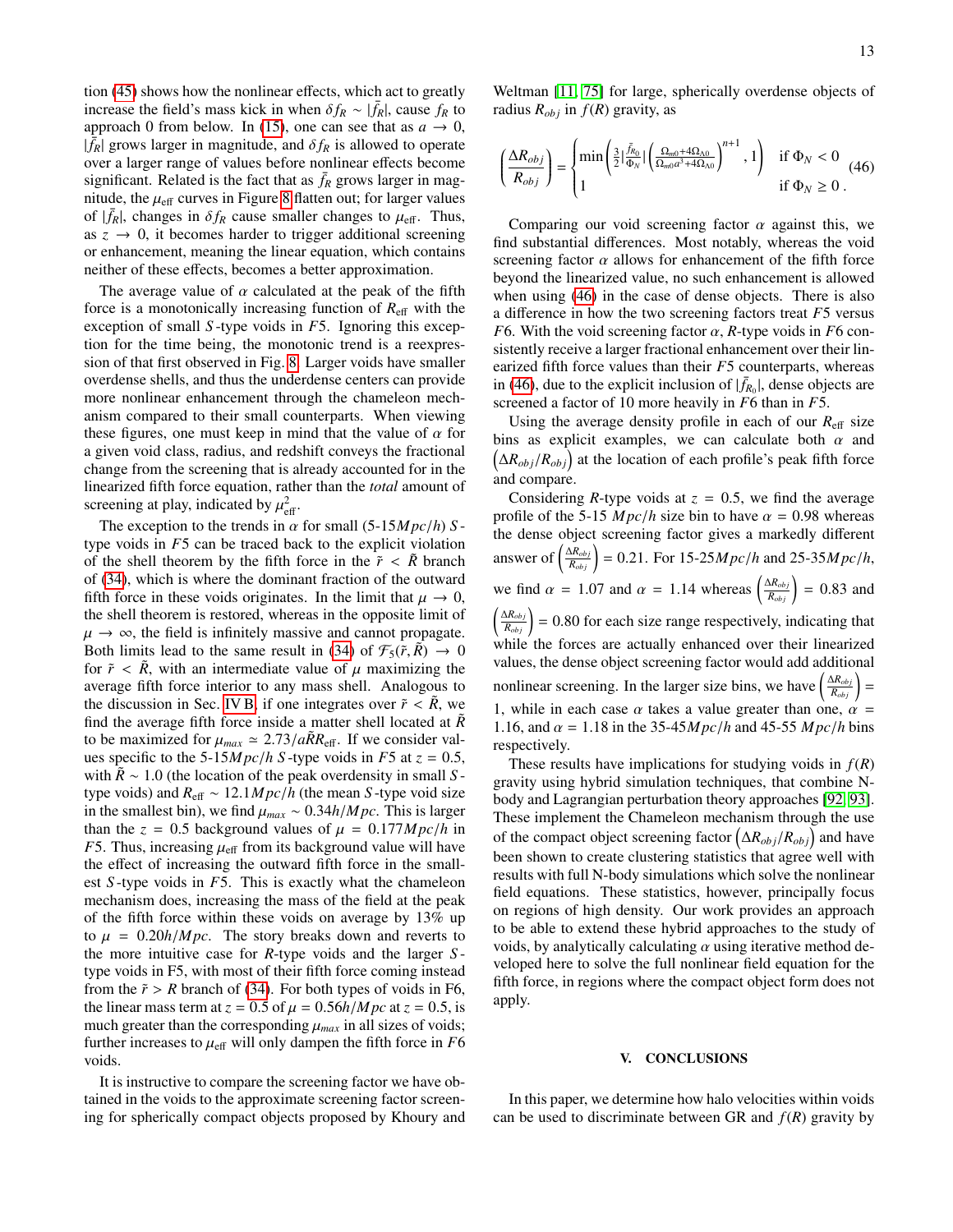contrasting void velocity profiles across classifications and a range of void sizes.

Voids are identified in snapshots from N-body simulations at  $z = 0$  and  $z = 0.5$  using the void finder VIDE and are classified based on their halo density profiles as either *R*-type (rising) or *S* -type (shell), and analyzed in groups based on their effective radius,  $R_{\text{eff}}$ . We find few observable differences in the halo-derived density profiles in voids of either classification or size, although when dark matter particles are used as tracers, we find slightly emptier voids at small  $r/R<sub>eff</sub>$  in modified gravity scenarios consistent with previous work [\[20\]](#page-14-33).

We find that the velocity profiles of *R*-type voids in modified gravity scenarios are much more distinguishable from their *GR* counterparts than for *S* -type voids. This effect is most pronounced in the smallest with voids  $5(Mpc/h)$  <  $R_{\text{eff}} < 15(Mpc/h)$ , which provide the best dynamical opportunity to distinguish between *F*6, the most weakly modified gravity scenario considered, and *GR*. The difference in velocity profiles is observed in both the halo and particle velocity profiles, and at  $z = 0.5$  and  $z = 0$ . The peak velocities in these voids, using the halo data, is found to be  $13\% \pm 8\%$  larger at *<sup>z</sup>* <sup>=</sup> 0 and 8% <sup>±</sup> 6% larger at *<sup>z</sup>* <sup>=</sup> <sup>0</sup>.5 in *<sup>F</sup>*6, and 28% <sup>±</sup> 8% at  $z = 0$  and 22%  $\pm$  7% at  $z = 0.5$  in *F*5 when compared to *GR*.

We undertake a detailed analysis of the fifth and Newtonian forces and are able to attribute the signal in the small voids to the action of the fifth force as opposed to underlying differences in void populations or density profiles across the simulations. The analysis of the linearized field equation through the use of the window functions shows that the linearized fifth force in *F*6 will be a decreasing function of void size, whereas in *F*5 there will be much less size dependence on the magnitude of the linearized fifth force. The ratio of the linearized fifth force in either modified gravity scenario to that of the Newtonian force is shown to be maximized in small voids.

We develop an iterative procedure, using Green's functions, to solve the nonlinear field equation in voids under the assumption of spherical symmetry. The method efficiently enables the fifth force to be calculated in each void individually, rather than just for the mean density profile.

Comparing the linear and full solution to the field equation, we compute the screening factor  $\alpha$ . We find that in all voids,  $\alpha$ is of order unity, but differs from unity depending on the size and void classification in both *F*5 and *F*6. The screening factor  $\alpha$  is found to be consistently larger (meaning less screening is occurring) in *R*-type voids compared to *S* -type voids, and large voids compared to small voids. The value of  $\alpha$  is more easily displaced from unity in either direction at  $z = 0.5$ compared to  $z = 0$ , indicating that nonlinear effects are more important at earlier redshifts.

Focusing on *F*6, we can see there is competition between the screening or enhancement to the fifth force given by  $\alpha$ , which is found to increase with  $R_{\text{eff}}$ , and the linearized fifth force analysis, which states that the magnitude of the fifth force should decrease with increasing *R*eff. Considering *R*type voids in  $F6$  at  $z = 0.5$ , we find that despite a larger average screening factor of  $\alpha = 1.13$  in voids with  $R_{\text{eff}}$  = <sup>45</sup> <sup>−</sup> <sup>55</sup>*M pc*/*h*, the largest fifth force is found to be in the smallest voids with  $R_{\text{eff}} = 5 - 15 Mpc/h$ , which an average

screening factor value of  $\alpha = 1.00$ . This result shows that ultimately, the linear force analysis dictates the trends which occur in the full nonlinear fifth force with changing  $R_{\text{eff}}$ .

We also find screening in voids cannot be effectively captured using the widely-used screening factor approximation developed for spherically overdense bodies in [\[11\]](#page-14-5), and given explicitly in [\(46\)](#page-12-1). Considering  $F6$  again at  $z = 0.5$ , we find severe mismatch between the values of  $\alpha$  and  $(\Delta R_{obj}/R_{obj})$  both calculated for the same density profile at the location of the calculated for the same density profile at the location of the peak fifth force – with the worst discrepancy coming in the voids with the largest distinguishing velocity signal. Given these actual discrepancies, as well theoretical concerns around the lack of potential enhancement to gravity when using the  $(\Delta R_{obj}/R_{obj})$  screening factor, we discourage the use of hybrid codes which implement this screening factor when studying cosmic voids, and instead encourage the use of alternative methods.

Our results present tantalizing prospects for constraining the properties of gravity through looking at void statistics with redshift space distortion measurements from DESI, Euclid and the Roman Telescope. Photometric surveys, such as the Rubin Observatory LSST survey, will also provide additional valuable information to accurately determine the density profiles that aid the characterization of void sizes and classifications. Determining the full observational implications for upcoming large scale structure surveys will be the focus of future work.

### Acknowledgements

We wish to thank Baojiu Li for kindly providing the ELE-PHANT simulations, on behalf of [\[94\]](#page-15-34) and Georgios Valogiannis for assistance in their use. The work of Christopher Wilson and Rachel Bean is supported by DoE grant DE-SC0011838, NASA ATP grant 80NSSC18K0695, NASA ROSES grant 12-EUCLID12-0004 and funding related to the Roman High Latitude Survey Science Investigation Team.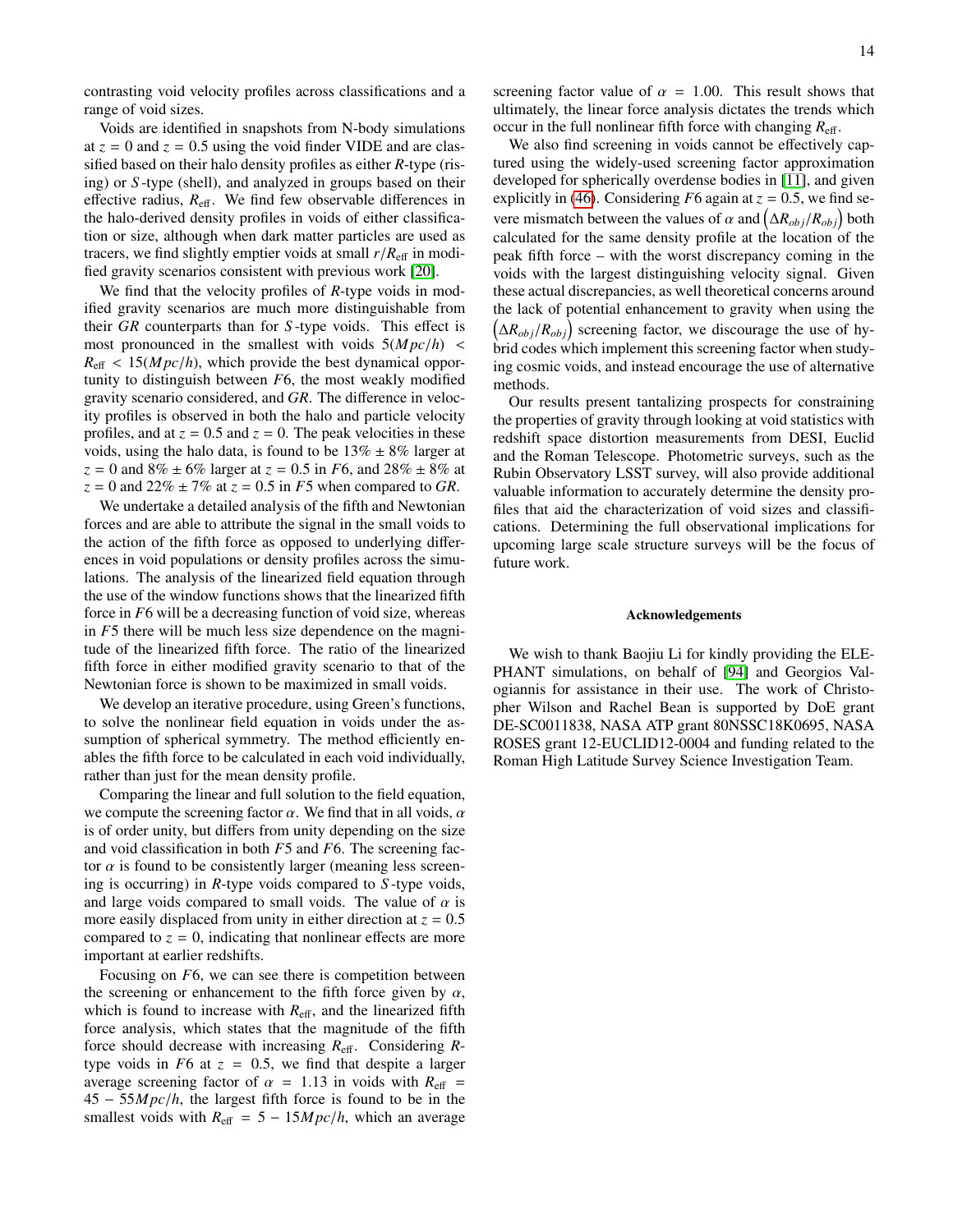- <span id="page-14-0"></span>[1] S. Perlmutter et al. (Supernova Cosmology Project), Astrophys. J. 517, 565 (1999), astro-ph/9812133.
- <span id="page-14-1"></span>[2] A. G. Riess et al. (Supernova Search Team), Astrophys. J. 607, 665 (2004), astro-ph/0402512.
- <span id="page-14-2"></span>[3] D. J. Eisenstein et al. (SDSS Collaboration), Astrophys.J. 633, 560 (2005), astro-ph/0501171.
- [4] W. J. Percival et al., Mon. Not. Roy. Astron. Soc. 381, 1053 (2007), 0705.3323.
- [5] W. J. Percival et al. (2009), 0907.1660.
- [6] E. A. Kazin, J. Koda, C. Blake, and N. Padmanabhan (2014), 1401.0358.
- [7] D. Spergel, N. Gehrels, J. Breckinridge, M. Donahue, A. Dressler, et al. (2013), 1305.5422.
- [8] P. Ade et al. (Planck Collaboration) (2013), 1303.5076.
- <span id="page-14-3"></span>[9] P. A. R. Ade et al. (Planck), Astron. Astrophys. 594, A13 (2016), 1502.01589.
- <span id="page-14-4"></span>[10] T. Clifton, P. G. Ferreira, A. Padilla, and C. Skordis, Phys. Rept. 513, 1 (2012), 1106.2476.
- <span id="page-14-5"></span>[11] J. Khoury and A. Weltman, Phys. Rev. **D69**, 044026 (2004), astro-ph/0309411.
- <span id="page-14-6"></span>[12] W. Hu and I. Sawicki, Phys. Rev. D76, 064004 (2007), 0705.1158.
- <span id="page-14-7"></span>[13] T. P. Sotiriou and V. Faraoni, Reviews of Modern Physics 82, 451–497 (2010), ISSN 1539-0756, URL [http://dx.doi.](http://dx.doi.org/10.1103/RevModPhys.82.451) [org/10.1103/RevModPhys.82.451](http://dx.doi.org/10.1103/RevModPhys.82.451).
- <span id="page-14-8"></span>[14] S. Nojiri and S. D. Odintsov, Physics Reports 505, 59-144 (2011), ISSN 0370-1573, URL [http://dx.doi.org/10.](http://dx.doi.org/10.1016/j.physrep.2011.04.001) [1016/j.physrep.2011.04.001](http://dx.doi.org/10.1016/j.physrep.2011.04.001).
- <span id="page-14-9"></span>[15] A. Vainshtein, Physics Letters B 39, 393 (1972), ISSN 0370-2693, URL [http://www.sciencedirect.com/science/](http://www.sciencedirect.com/science/article/pii/0370269372901475) [article/pii/0370269372901475](http://www.sciencedirect.com/science/article/pii/0370269372901475).
- <span id="page-14-10"></span>[16] G. Dvali, G. Gabadadze, and M. Porrati, Physics Letters B 485, 208–214 (2000), ISSN 0370-2693, URL [http://dx.](http://dx.doi.org/10.1016/S0370-2693(00)00669-9) [doi.org/10.1016/S0370-2693\(00\)00669-9](http://dx.doi.org/10.1016/S0370-2693(00)00669-9).
- <span id="page-14-11"></span>[17] P. Brax, A.-C. Davis, B. Li, and H. A. Winther, Phys. Rev. D 86, 044015 (2012), 1203.4812.
- <span id="page-14-12"></span>[18] S. A. Gregory and L. A. Thompson, Astrophys. J. 222, 784 (1978).
- <span id="page-14-13"></span>[19] B. Li, G.-B. Zhao, and K. Koyama, Mon. Not. Roy. Astron. Soc. 421, 3481 (2012), 1111.2602.
- <span id="page-14-33"></span>[20] P. Zivick, P. Sutter, B. D. Wandelt, B. Li, and T. Y. Lam, Mon. Not. Roy. Astron. Soc. 451, 4215 (2015), 1411.5694.
- [21] E. Perico, R. Voivodic, M. Lima, and D. Mota, Astron. Astrophys. 632, A52 (2019), 1905.12450.
- [22] S. Contarini, F. Marulli, L. Moscardini, A. Veropalumbo, C. Giocoli, and M. Baldi (2020), 2009.03309.
- <span id="page-14-30"></span>[23] N. Padilla, D. Paz, M. Lares, L. Ceccarelli, D. G. Lambas, Y.-C. Cai, and B. Li, IAU Symp. 308, 530 (2014), 1410.8186.
- <span id="page-14-31"></span>[24] Y.-C. Cai, N. Padilla, and B. Li, Mon. Not. Roy. Astron. Soc. 451, 1036 (2015), 1410.1510.
- <span id="page-14-14"></span>[25] C. T. Davies, M. Cautun, and B. Li, Mon. Not. Roy. Astron. Soc. 490, 4907 (2019), 1907.06657.
- <span id="page-14-15"></span>[26] B. Falck, K. Koyama, G.-B. Zhao, and M. Cautun, Mon. Not. Roy. Astron. Soc. 475, 3262 (2018), 1704.08942.
- <span id="page-14-16"></span>[27] E. Paillas, M. Cautun, B. Li, Y.-C. Cai, N. Padilla, J. Armijo, and S. Bose, Mon. Not. Roy. Astron. Soc. 484, 1149 (2019), 1810.02864.
- <span id="page-14-17"></span>[28] T. Baker, J. Clampitt, B. Jain, and M. Trodden, Phys. Rev. D 98, 023511 (2018), 1803.07533.
- <span id="page-14-18"></span>[29] A. Barreira, M. Cautun, B. Li, C. Baugh, and S. Pascoli, JCAP 08, 028 (2015), 1505.05809.
- <span id="page-14-19"></span>[30] R. Sheth and R. Weygaert, Monthly Notices of the Royal Astronomical Society 350, 517 (2004).
- [31] A. Pisani, P. Sutter, N. Hamaus, E. Alizadeh, R. Biswas, B. D. Wandelt, and C. M. Hirata, Phys. Rev. D 92, 083531 (2015), 1503.07690.
- [32] R. Wojtak, D. Powell, and T. Abel, Mon. Not. Roy. Astron. Soc. 458, 4431 (2016), 1602.08541.
- [33] E. Adermann, P. J. Elahi, G. F. Lewis, and C. Power, Mon. Not. Roy. Astron. Soc. 468, 3381 (2017), 1703.04885.
- <span id="page-14-20"></span>[34] S. Contarini, T. Ronconi, F. Marulli, L. Moscardini, A. Veropalumbo, and M. Baldi, Mon. Not. Roy. Astron. Soc. 488, 3526 (2019), 1904.01022.
- <span id="page-14-21"></span>[35] L. Ceccarelli, D. Paz, M. Lares, N. Padilla, and D. G. Lambas, Mon. Not. Roy. Astron. Soc. 434, 1435 (2013), 1306.5798.
- <span id="page-14-32"></span>[36] E. Ricciardelli, V. Quilis, and J. Varela, Mon. Not. Roy. Astron. Soc. 440, 601 (2014), 1402.2976.
- [37] B. Novosyadlyj, M. Tsizh, and Y. Kulinich, Mon. Not. Roy. Astron. Soc. 465, 482 (2017), 1610.07920.
- [38] E. Massara and R. K. Sheth (2018), 1811.03132.
- <span id="page-14-22"></span>[39] S. Nadathur, W. J. Percival, F. Beutler, and H. A. Winther, Phys. Rev. Lett. 124, 221301 (2020), 2001.11044.
- <span id="page-14-23"></span>[40] M. Aragon-Calvo and A. Szalay, Mon. Not. Roy. Astron. Soc. 428, 3409 (2013), 1203.0248.
- <span id="page-14-24"></span>[41] D. G. Lambas, M. Lares, L. Ceccarelli, A. N. Ruiz, D. J. Paz, V. E. Maldonado, and H. E. Luparello, Mon. Not. Roy. Astron. Soc. 455, L99 (2016), 1510.00712.
- <span id="page-14-25"></span>[42] E. Krause, T.-C. Chang, O. Dore, and K. Umetsu, Astrophys. J. Lett. 762, L20 (2013), 1210.2446.
- [43] T. Chantavat, U. Sawangwit, P. Sutter, and B. D. Wandelt, Phys. Rev. D 93, 043523 (2016), 1409.3364.
- [44] Y.-C. Cai, M. Neyrinck, Q. Mao, J. A. Peacock, I. Szapudi, and A. A. Berlind, Mon. Not. Roy. Astron. Soc. 466, 3364 (2017), 1609.00301.
- [45] C. T. Davies, M. Cautun, and B. Li, Mon. Not. Roy. Astron. Soc. 480, L101 (2018), 1803.08717.
- [46] C. T. Davies, M. Cautun, B. Giblin, B. Li, J. Harnois-Déraps, and Y.-C. Cai (2020), 2010.11954.
- <span id="page-14-26"></span>[47] S. Raghunathan, S. Nadathur, B. D. Sherwin, and N. Whitehorn, Astrophys. J. 890, 168 (2020), 1911.08475.
- <span id="page-14-27"></span>[48] N. Hamaus, P. Sutter, G. Lavaux, and B. D. Wandelt, JCAP 11, 036 (2015), 1507.04363.
- [49] N. Hamaus, A. Pisani, P. M. Sutter, G. Lavaux, S. Escoffier, B. D. Wandelt, and J. Weller, Phys. Rev. Lett. 117, 091302 (2016), 1602.01784.
- [50] Y.-C. Cai, A. Taylor, J. A. Peacock, and N. Padilla, Mon. Not. Roy. Astron. Soc. 462, 2465 (2016), 1603.05184.
- [51] S. Nadathur and W. J. Percival, MNRAS 483, 3472 (2019), 1712.07575.
- [52] C.-H. Chuang, F.-S. Kitaura, Y. Liang, A. Font-Ribera, C. Zhao, P. McDonald, and C. Tao, Phys. Rev. D 95, 063528 (2017), 1605.05352.
- [53] D. Sakuma, A. Terukina, K. Yamamoto, and C. Hikage, Phys. Rev. D 97, 063512 (2018), 1709.05756.
- [54] S. Nadathur, P. M. Carter, W. J. Percival, H. A. Winther, and J. E. Bautista, Phys. Rev. D 100, 023504 (2019), 1904.01030.
- [55] C. M. Correa, D. J. Paz, A. G. Sánchez, A. N. Ruiz, N. D. Padilla, and R. E. Angulo (2020), 2007.12064.
- <span id="page-14-28"></span>[56] S. Nadathur, A. Woodfinden, W. J. Percival, M. Aubert, J. Bautista, K. Dawson, S. Escoffier, S. Fromenteau, H. Gil-Marín, J. Rich, et al., MNRAS 499, 4140 (2020), 2008.06060.
- <span id="page-14-29"></span>[57] S. Nadathur, S. Hotchkiss, and S. Sarkar, JCAP 06, 042 (2012),